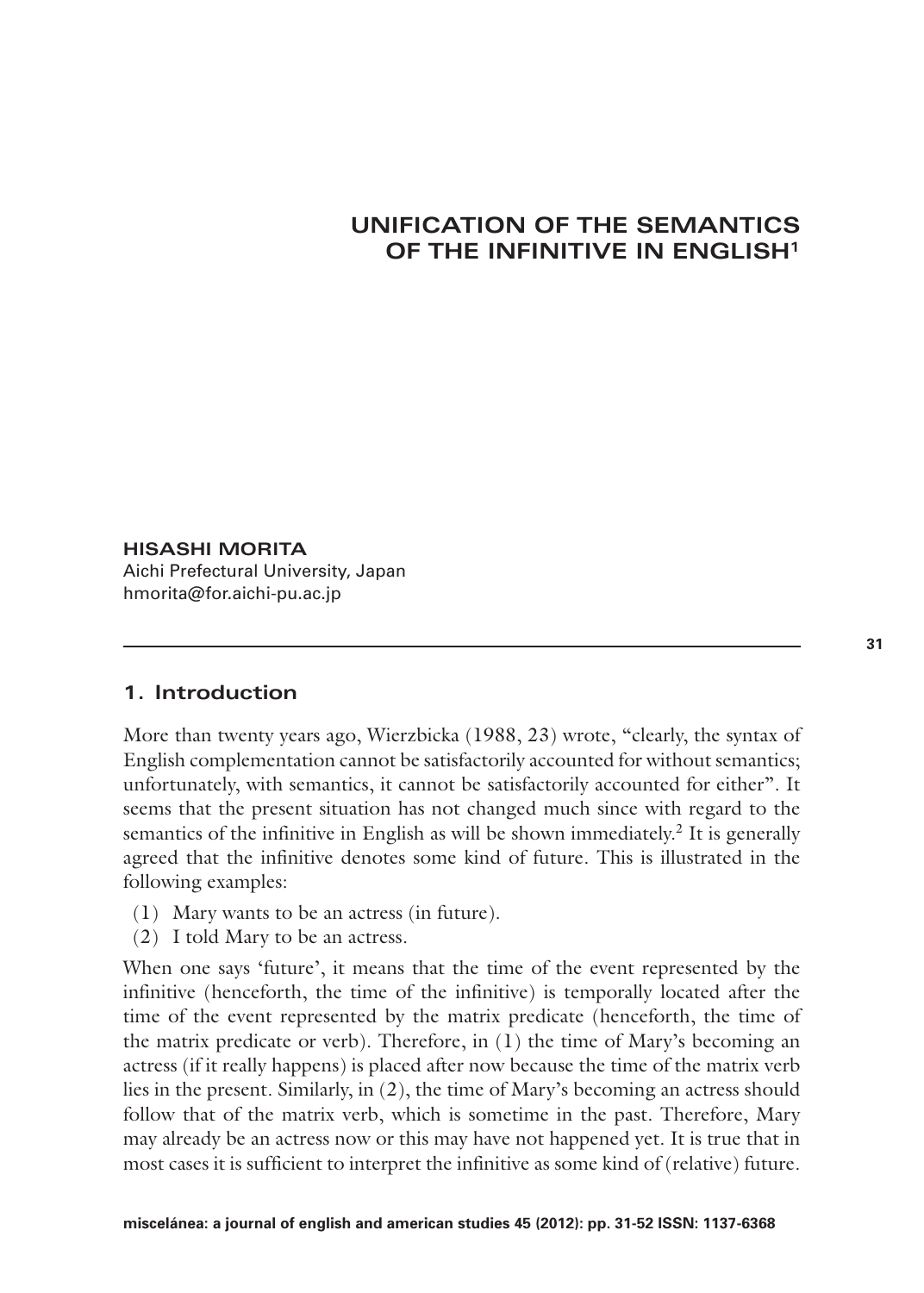However, it is easy to find examples which do not conform to this tendency. Examine the following sentences:

- (3) Mary seems to be honest.
- (4) George pretends to be honest.
- (5) I consider Mary to be honest.

The examples above seem to show that the time of the infinitive overlaps with that of the matrix predicate. For example, (3) does not mean that Mary's being honest happens sometime in future. In fact, it expresses the present situation. What is worse, the infinitive seems to represent even past with regard to the matrix predicate as follows:

- (6) It is nice to meet you.
- (7) I am glad to meet you.
- (8) I am surprised to see you.

The infinitive in  $(6)$ ,  $(7)$ , and  $(8)$  seems to function as a reason for the state represented by the matrix predicates. Therefore, the content of the infinitive, chronologically speaking, should occur prior to the state denoted by the matrix predicates.

As is clear from the data above, the semantics of the infinitive in English seems to resist a single interpretation. As will be shown later, there is no proposal to explain all the diverse phenomena under a single interpretation. Therefore, Wierzbicka's words of more than twenty years ago still hold now. However, this paper aims to unify the semantics of the infinitive in English. This paper is organized as follows. First I will critically review Wierzbicka (1988), Duffley (2000, 2006) and Duffley (1992) to show that each account has a few problems. Then I will argue that the infinitive represents incorporation of a possible world by the 'real' world.

# **2. Three proposals: Wierzbicka (1988), Duffley (2000, 2006) and Duffley (1992)**

Due to limited space, it is impossible to review all the papers on the infinitive in English. However, it is possible to divide most of them roughly into two categories. The proposals in the first category, where most classic ones belong, present a concrete definition of the infinitive with exceptions or a few variable definitions to cover all data. I believe that Jespersen (1940), Close (1962), Bolinger (1968), Kiparsky and Kiparsky (1970), Stowell (1982), Dixon (1984), Quirk et al (1985), Wierzbicka (1988) and Duffley (1992) belong to this category.

The other category includes relatively recent proposals such as Dirven (1989), Verspoor (1999), Smith and Escobedo (2001), and Duffley (2000, 2006).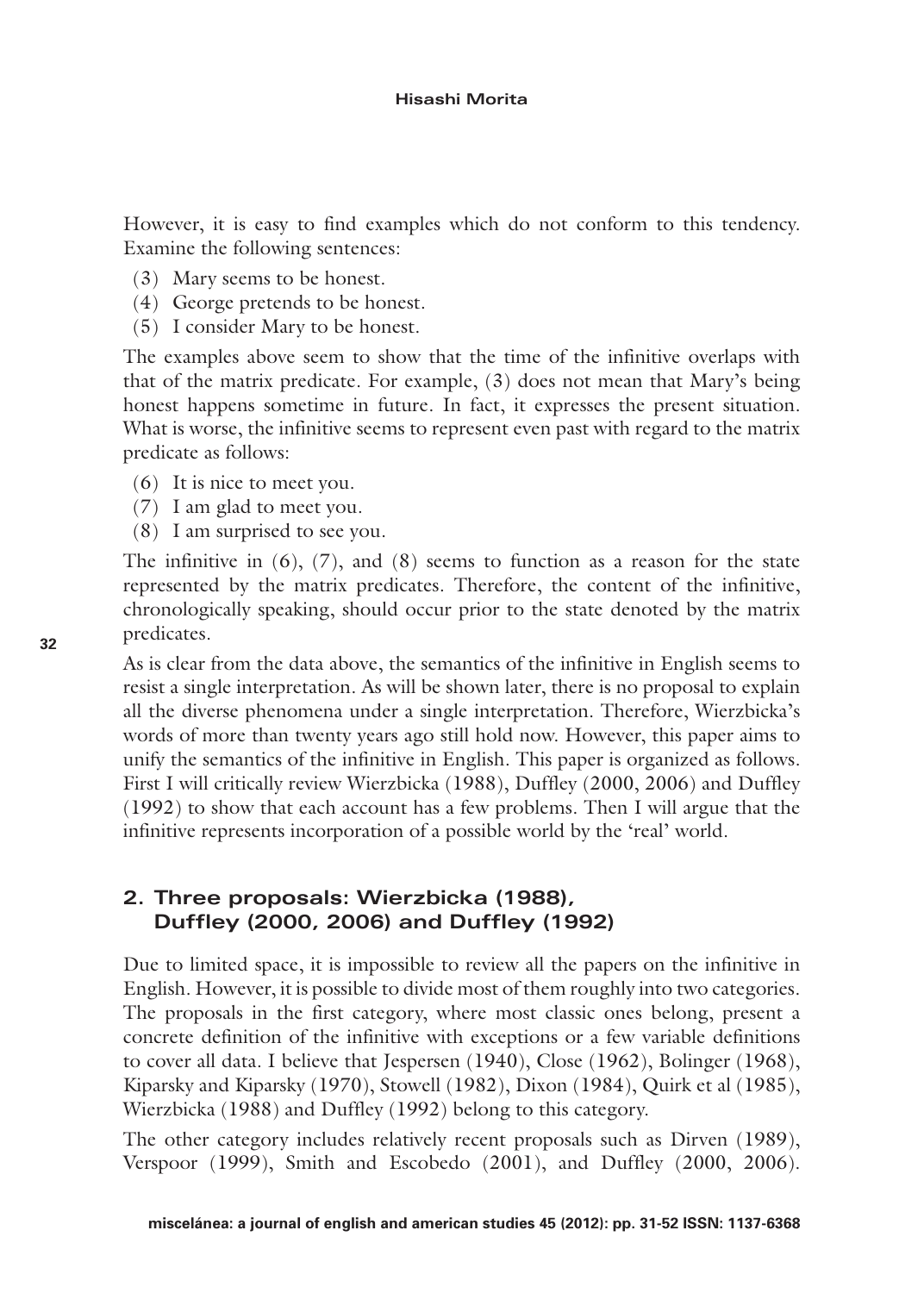#### **Unification of the semantics of the infinitive in english**

These proposals have been developed along with the advancement of cognitive linguistics. The proposals in this category assume that there is a single underlying representation for the same form, which is called a schema, and different interpretations may be added as the schema is applied to individual cases. In this way, it is possible to cover all seemingly conflicting data, though the schema tends to be too vague to be explanatory. In this section, I will review Wierzbicka (1988), Duffley (2000, 2006) and Duffley (1992).3

#### 2.1. Wierzbicka (1988)

This is one of the most comprehensive works on English complementation. As far as the infinitive is concerned, Wierzbicka initially claims that its semantics includes the elements of 'I want' and some kind of futurity. This definition works well when one needs to explain the difference between the following:

- (9) She was afraid to wake her mistress up. Wierzbicka (1988, 33)
- (10) She was afraid of waking her mistress up. Wierzbicka (1988, 33)

(9) has an infinitive, so it implies that she wanted to wake her mistress up, but she was afraid to do so. On the other hand, in (10), there is no intention of her waking her mistress up: what she was doing might wake her mistress up, and this is what she was afraid of. In this way, the difference between the infinitive and the gerund is accounted for very nicely.

Nevertheless, as the data coverage expands, there are uses which seem to resist the interpretation of 'I want' and futurity. One such example is found when the matrix predicate denotes some kind of opinion. Examine the following sentence:

(11) I believe Mary to be dishonest. Wierzbicka (1988, 49)

As noted in the introduction, chronologically Mary's being dishonest, if any, does not follow the speaker's state of believing. Thus, strictly speaking, futurity does not hold here. Nonetheless, in this case, by employing Dixon's (1984) "yet unrealized activity", Wierzbicka continues to claim that the infinitive represents some kind of futurity. However, what is more problematic is that she continues to argue that the element of 'I want' is included in the example. According to the proposal, (11), for instance, implies that the speaker does not 'want' to say that people claim that Mary is dishonest, where 'I want' appears in negation. It may be presupposed that people, with the exception of the speaker, do not say that Mary is dishonest, but this presupposition need not be present. Moreover, if one applies  $\mathfrak l$  want' to  $(11)$  mechanically following the instance of  $(9)$  (where 'want' is applied directly to the infinitive), then he or she expects to learn that Mary 'wants' to be dishonest. Nevertheless, this interpretation is never found in (11).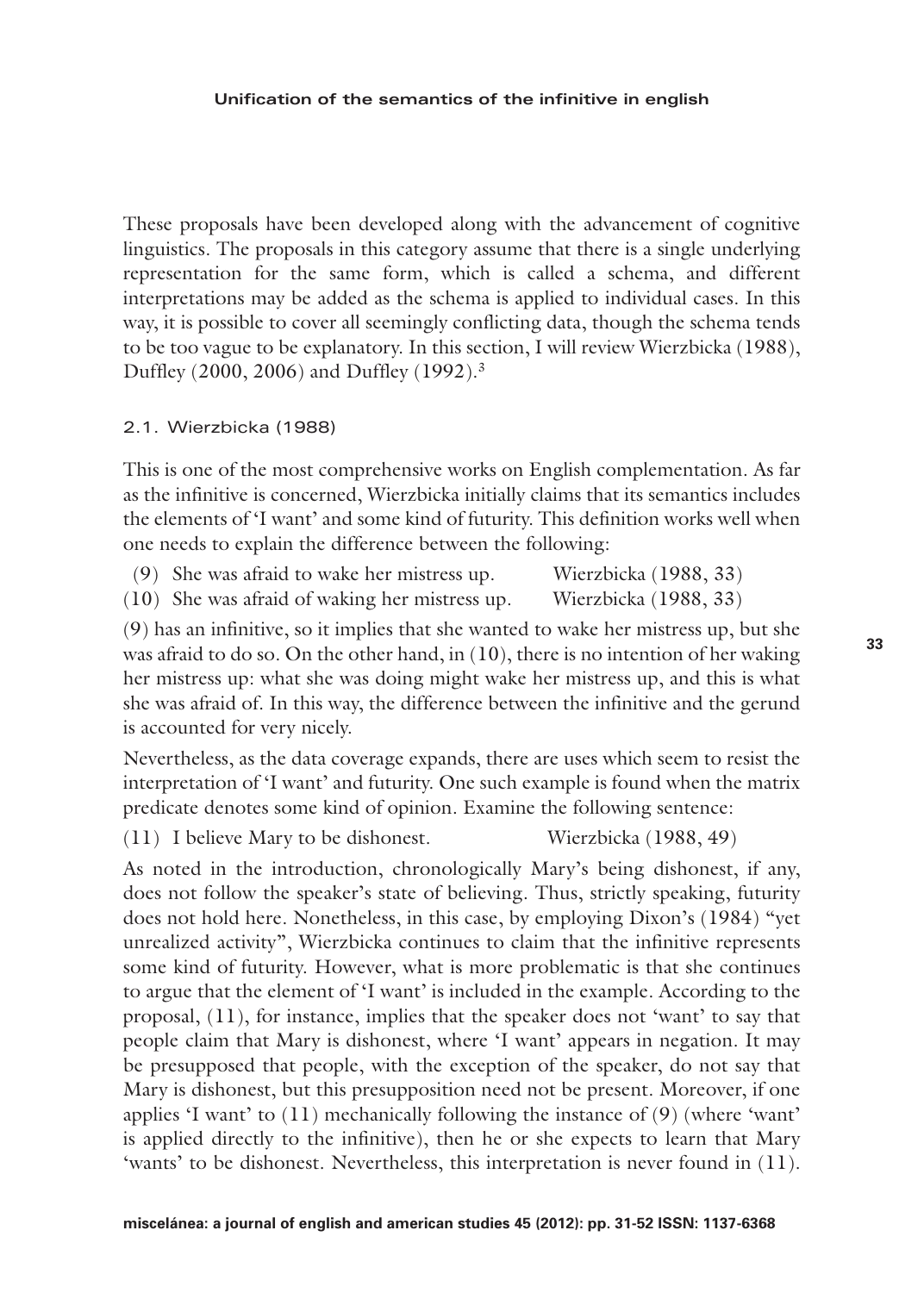More serious problems arise when one turns to the cases in which the matrix predicate denotes certain emotions. Consider the following example:

(12) I was surprised to hear that. Wierzbicka (1988, 105)

As noted above, the infinitive seems to function as a cause of the speaker's state of being surprised. In this case, Wierzbicka changes the definition of the infinitive and 'I want' is replaced with 'I think'. Thus, in the end she says, "It would appear that TO complements are generally characterized not only by a personal, first-person mode ('I want', 'I know', 'I think'), but also by a future component of some sort" (Wierzbicka 1988, 166). Therefore, no unified definition of the infinitive is available there.

The problem is not limited to the variability of the definition, however. To retain futurity, she claims that (12) implies that before the sentence was uttered, the speaker imagined the consequence of his or her hearing that, and thought that if this happened, he or she 'would' be surprised. However, it is hard to detect such a presupposition in the example. In fact, one may well be surprised if unexpected things happen.

To sum up, there are a few problems with Wierzbicka's (1988) proposal because it has failed to supply a unified interpretation of the infinitive and some hypothetical presuppositions have been posited.

2.2. Duffley (2000, 2006)

Duffley (2000, 2006), in contrast to Duffley (1992), which I will discuss in the next subsection, adopts the framework of cognitive linguistics. He claims that there is no single referential category to unify the semantics of the infinitive, as the following quotation makes clear:

The fact that *to*'s meaning is so general that it can be applied to a variety of domains belies any attempt to reduce its meanings to a single referential category such as "future" (Duffley 2006, 27-28).

His main claim is that *to* in the infinitive is a preposition and, like other prepositions, it is polysemous. At the schematic level, the infinitive indicates "the very general notion of movement leading to a point" (2006, 26). Then this general notion is applied to various domains and specific meanings are attached to individual cases.

The starting point is the spatial interpretation of the preposition *to*. As in the example, *John went to the pool* (Duffley 2006, 25), *to* represents some spatial endpoint as a kind of Goal. If this general notion is metaphorically extended to a temporal domain, the infinitive is subsequent to the matrix predicate. Thus, the notion of futurity flows easily from such sequences as *Mary plans to visit her friend*. 4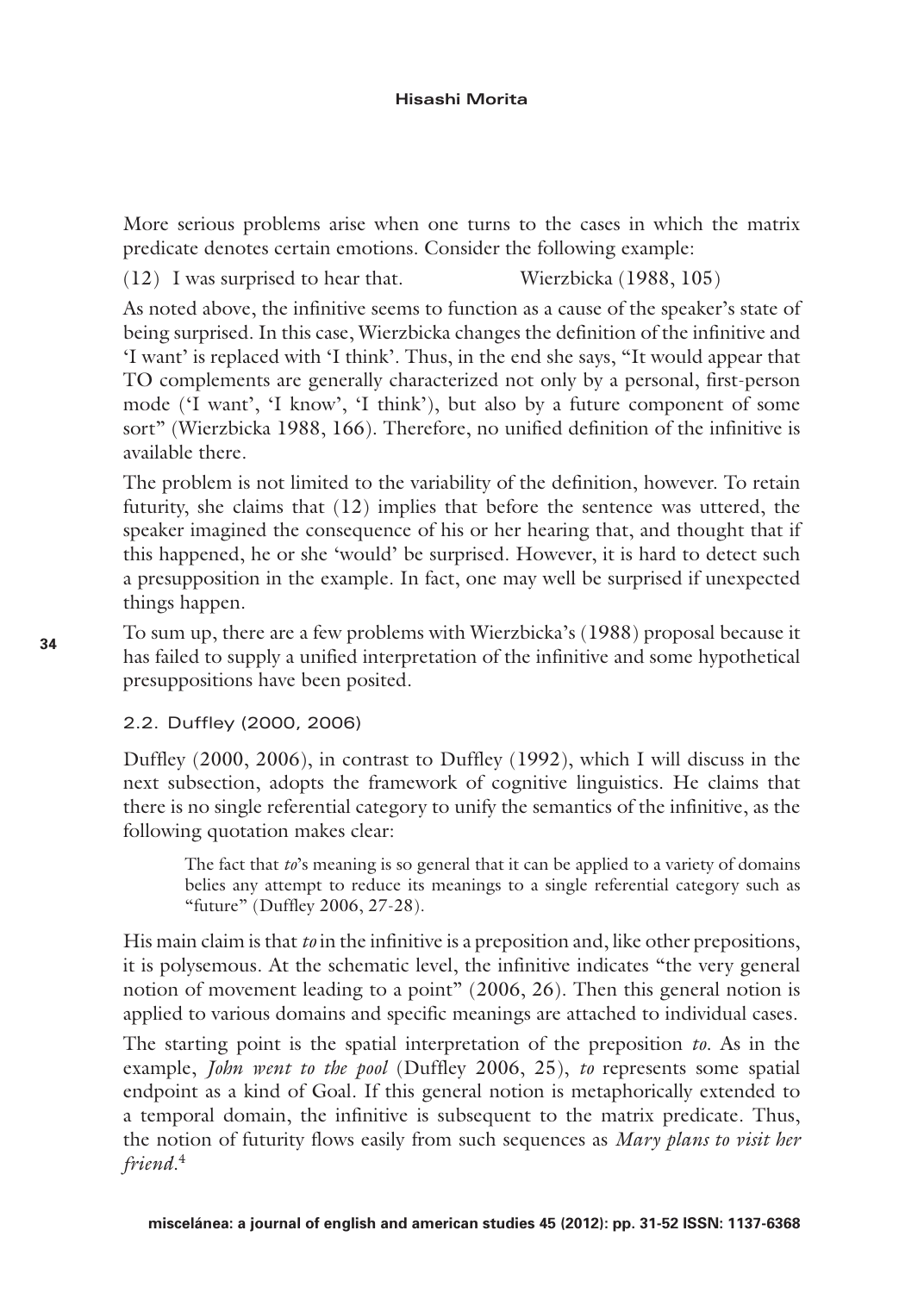When the schematic notion is applied to other domains, the notion of sequence in time disappears. Consider the following example:

(13) The wall seems to be crooked. Duffley (2006, 27)

In this case, the domain is "logical rather than chronological". As a result, "appearances are represented as pointing/leading to the attribution of crookedness to the wall". Similarly, following Verspoor (1999), if the main predicate denotes some kind of opinion as in (14), the domain is "mental rather than temporal".

(14) I knew/believed him to be a liar. Duffley (2006, 27)

In this case, in the speaker's mind, 'him' is moving toward 'to be a liar'. More specifically, "knowledge and belief are represented as causing a mental connection of 'him' to 'be a liar' " (Duffley 2006, 27).

As discussed above, Duffley's (2000, 2006) analysis of the infinitive is that its general notion is movement leading to a point, but it is polysemous depending on the application domains. However, there are two potential problems. The first one is that the fact that the infinitive in English is actually polysemous may pose a problem for the language acquisition perspective. Thus, if there is a more concrete and unified interpretation of the infinitive, it is easier for children to acquire it. The other problem is that Duffley (2000, 2006) does not discuss the cases in which the matrix predicate represents certain emotions such as (12), (repeated below):

(12) I was surprised to hear that.

This kind of example is problematic for most accounts which assume futurity because the event of the infinitive seems to happen before the situation of the matrix predicate begins. This sentence seems to be problematic for Duffley (2000, 2006) as well, but this type of example is not discussed there.<sup>5</sup>

# 2.3. Duffley (1992)

This is another comprehensive work by the same author on the infinitive in English, particularly on the difference between the infinitive with *to* and the one without *to*. In contrast to Duffley (2000, 2006), the definition of the infinitive in Duffley (1992) is more concrete, as follows:

(15) the infinitive evokes an event, and *to*, the movement from an instant situated before this event up to the instant at which the event begins.

(Duffley 1992, 17)6

In other words, the infinitive describes the temporal transition from the state before the realization of the event of the infinitive (called 'before-position') to the moment when the realization of the event begins (called 'after-position'); this idea is similar to Hirtle (1975) in that the infinitive describes a situation before the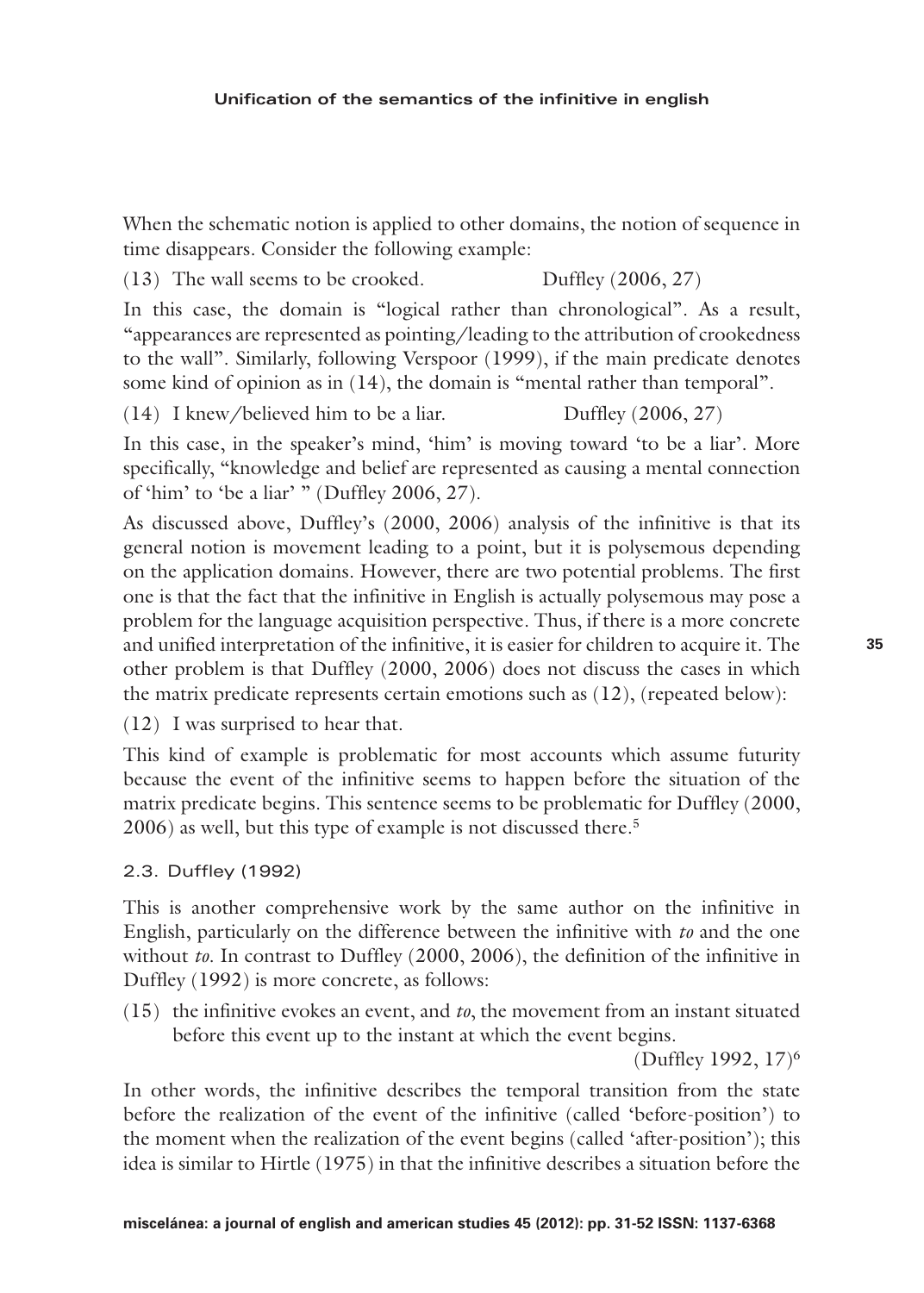event of the infinitive is realized. This definition seems to work well not only for the examples such as  $(1)$  and  $(2)$  but also for examples such as  $(12)$ .  $(1)$  and  $(2)$ are repeated below:

- (1) Mary wants to be an actress (in future).
- (2) I told Mary to be an actress.

In (1), there is a state of Mary's not being an actress and another state of Mary's being an actress, and the sentence means that Mary wants transition from the former state to the latter one. (2) is explained similarly. Duffley (1992) further argues that *to* requires the bare infinitive to be placed after something. Thus, in the case of examples such as (1) and (2), the infinitive content is placed after the matrix verbs, and hence, the notion of 'futurity' is derived in many cases.

Furthermore, the infinitive selected by emotion predicates such as (12) can be easily explained under Duffley (1992), which seems to be a problem for Duffley (2000, 2006) and others. Since *to* in the infinitive denotes a movement from the state when the infinitive is unrealized to the state when it begins to be realized, this movement may well be regarded as the cause of the emotion expressed by the main clause.

There is one problem with this proposal, however. As implied in Duffley (2000, 2006), if the movement represented by *to* in the infinitive is limited to a temporal transition, the infinitive must always be subsequent to 'something else'. Although this manner of positioning of the infinitive works well for examples such as  $(1)$ and  $(2)$ , examples such as  $(13)$  and  $(14)$ , which are repeated below, seem to be problematic:

| $(13)$ The wall seems to be crooked.     | Duffley (2006, 27) |
|------------------------------------------|--------------------|
| $(14)$ I knew/believed him to be a liar. | Duffley (2006, 27) |

Both in (13) and in (14), the time of the event denoted by the matrix predicate does not seem to be prior to the one of the situation represented by the infinitive.<sup>7</sup>

A more problematic example is the following:

(16) The village ceased to exist.

According to (15), *to* denotes the movement from the state before the event of the infinitive is realized to the moment when the same event begins to be realized. In other words, the infinitive itself means that the village, which did not exist before, appeared and existed somewhere. However, (16), on the whole, means such change of the state ceased. That is to say, the process of forming the village stopped in the middle, which implies that the village was never completed. Nevertheless, (16) does not have such a meaning. If the movement denoted by *to* is limited to temporal transition as in Duffley (1992), examples such as (16) cannot be easily resolved.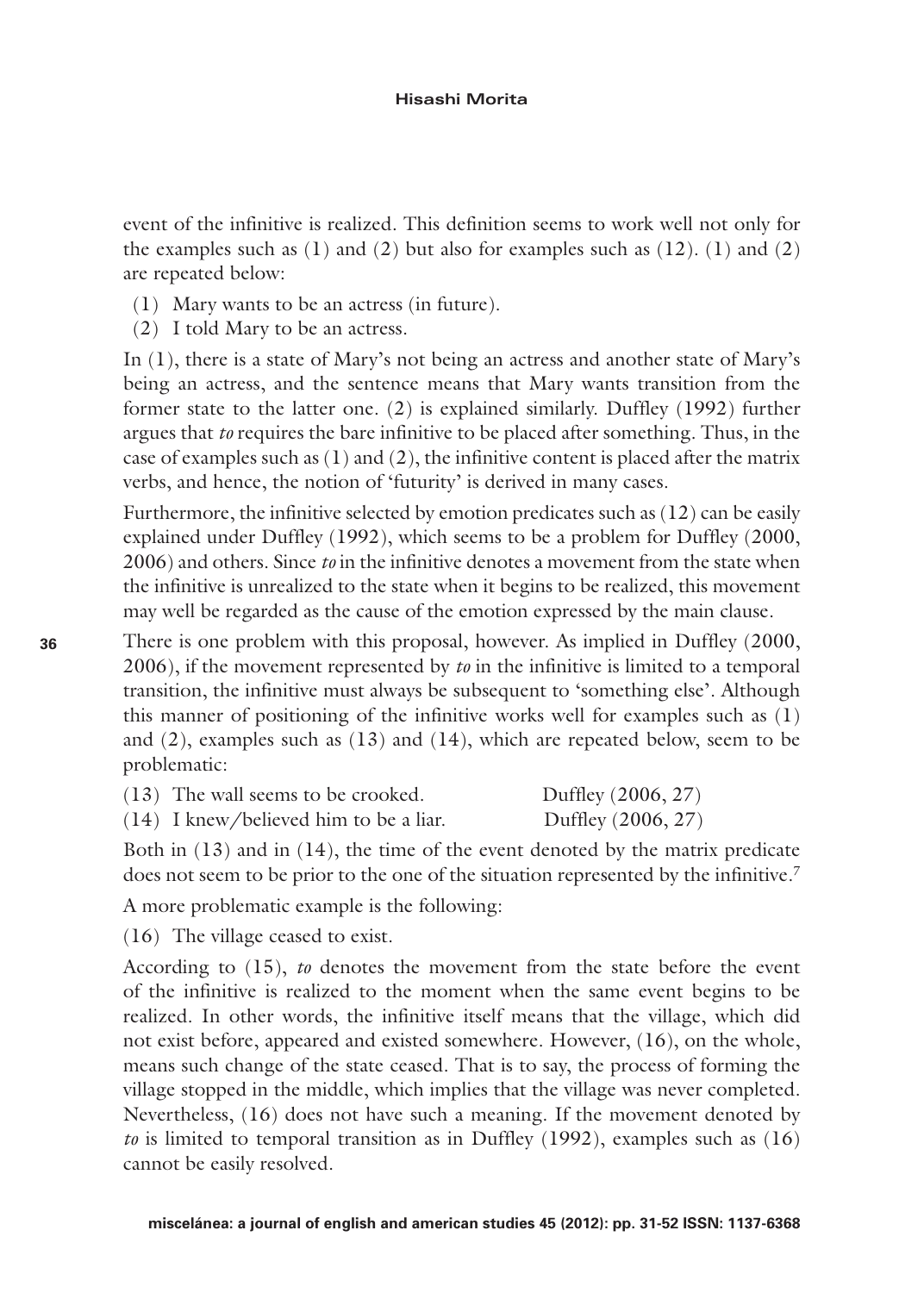Despite this problem, Duffley's (1992) claim seems to be a better analysis than Duffley (2000, 2006) and other cognitive linguists' accounts in that it provides a more concrete definition of the infinitive. Below I will present a proposal which avoids the problems mentioned above.

# **3. The infinitive as incorporation of a possible world by the 'real' world**

In this section I will claim that the infinitive in English builds possible worlds (cf. Lewis (1986) for possible worlds), in one of which the predicate of the infinitive holds, and *to* in the infinitive describes how the 'real' world in the mind of an individual moves towards, and hence assimilates the possible world among the many possible worlds. This section is organized as follows. First, I will present a brief notion of possible worlds. Then I will explain data which are sorted according to its temporal interpretations, and will show that the infinitive in all of the data receives the single but non-abstract interpretation.

### 3.1. Possible worlds

First compare the following sentences:

- (17) The earth is flat.
- (18) I wish the earth were flat.

Current science would regard (17) as false. However, people talk about counterfactuals all the time as in (18). This fact shows that we entertain situations other than the present situation, which are called possible worlds (cf. Lewis 1986). Thus, although  $(17)$  is false in the real world, one can truthfully say  $(18)$  because the semantic content of the embedded clause may hold in at least one possible world. If one makes use of this notion, unifying the semantics of the infinitive becomes very simple.<sup>8</sup>

## 3.2. *To* as 'future'9

Here I claim that the infinitive builds a possible world which is created by the predicate of the infinitive. I also assume that there is a type of possible world called the 'real' world, which the matrix subject or the speaker thinks reflects the reality.<sup>10</sup> The infinitive describes how the 'real' world enters, and hence, incorporates, the possible world represented by the predicate of the infinitive. In other words, what holds in the possible world comes to hold in the 'real' world too.

As an illustration, consider (19):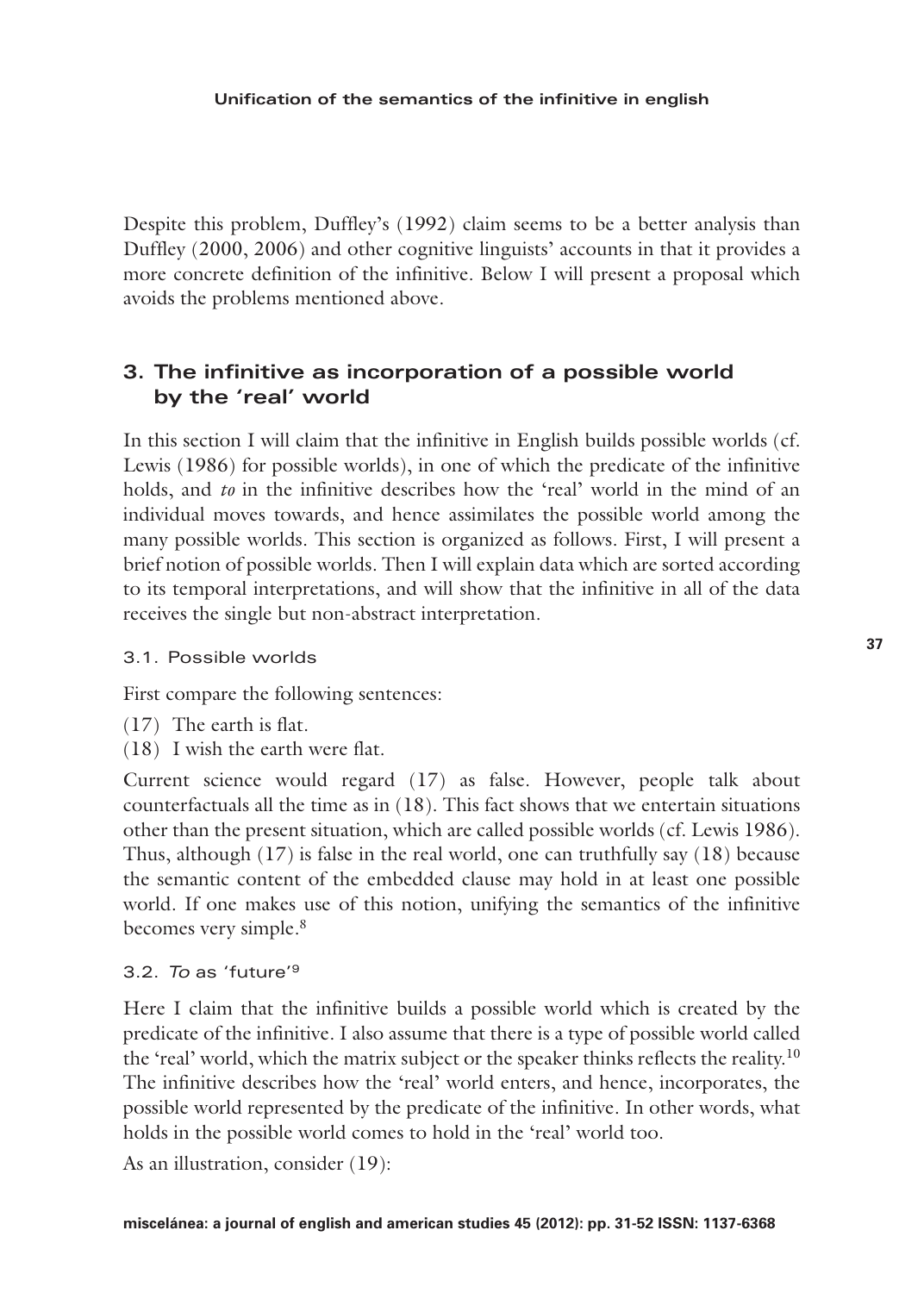# $(19)$  Johni wants to PRO<sub>*i*</sub> see a unicorn.

Following the tradition of generative grammar, I assume that the logical subject (or external argument) of the infinitive in (19) is denoted by "PRO", which refers to 'John.' The semantic representation is shown as below:

(20) John wants:



In (20), the undotted arrow indicates the path of the 'real' world while the dotted arrows describe paths which the 'real' world does not follow. Round spaces denote other possible worlds. The uppermost possible world in (20) represents a world where John can see a unicorn. I argue that the meaning of the infinitive is that the 'real' world enters and incorporates the possible world denoted by the predicate of the infinitive among many other possible worlds. Specifically, the content of the possible world is added to the 'real' world inside the rectangle, and this change is what John wants.

Above I have discussed a case in which the time of the infinitive is subsequent to that of the matrix predicate. There are many matrix predicates of this type in English: *want*, *expect*, *seek*, *attempt*, *plan*, and so on. One feature common to such predicates is that the movement process denoted by the infinitive is most naturally interpreted if the process happens at a later point than the time of the matrix predicates.<sup>11</sup> For example, in the case of *want*, when one wants something, one normally thinks of its realization as in the future, and one cannot want something that has already been realized. Similarly, in the case of *plan*, one does not plan events which have already passed. On the basis of the argument above, it is reasonable to assume that the time of the movement process denoted by the infinitive is determined by the semantics of the matrix predicate. Therefore, it is not always the case that the time of the infinitive follows that of a matrix predicate. Next we examine the cases in which the time of the infinitive overlaps with that of a matrix predicate.

### 3.3. *To* as 'present'

First, we discuss the following two examples:

- (21) John<sub>*i*</sub> seems to  $t_i$  be sad.
- (22) Mary considers John<sub>*i*</sub> to  $t_i$  be honest.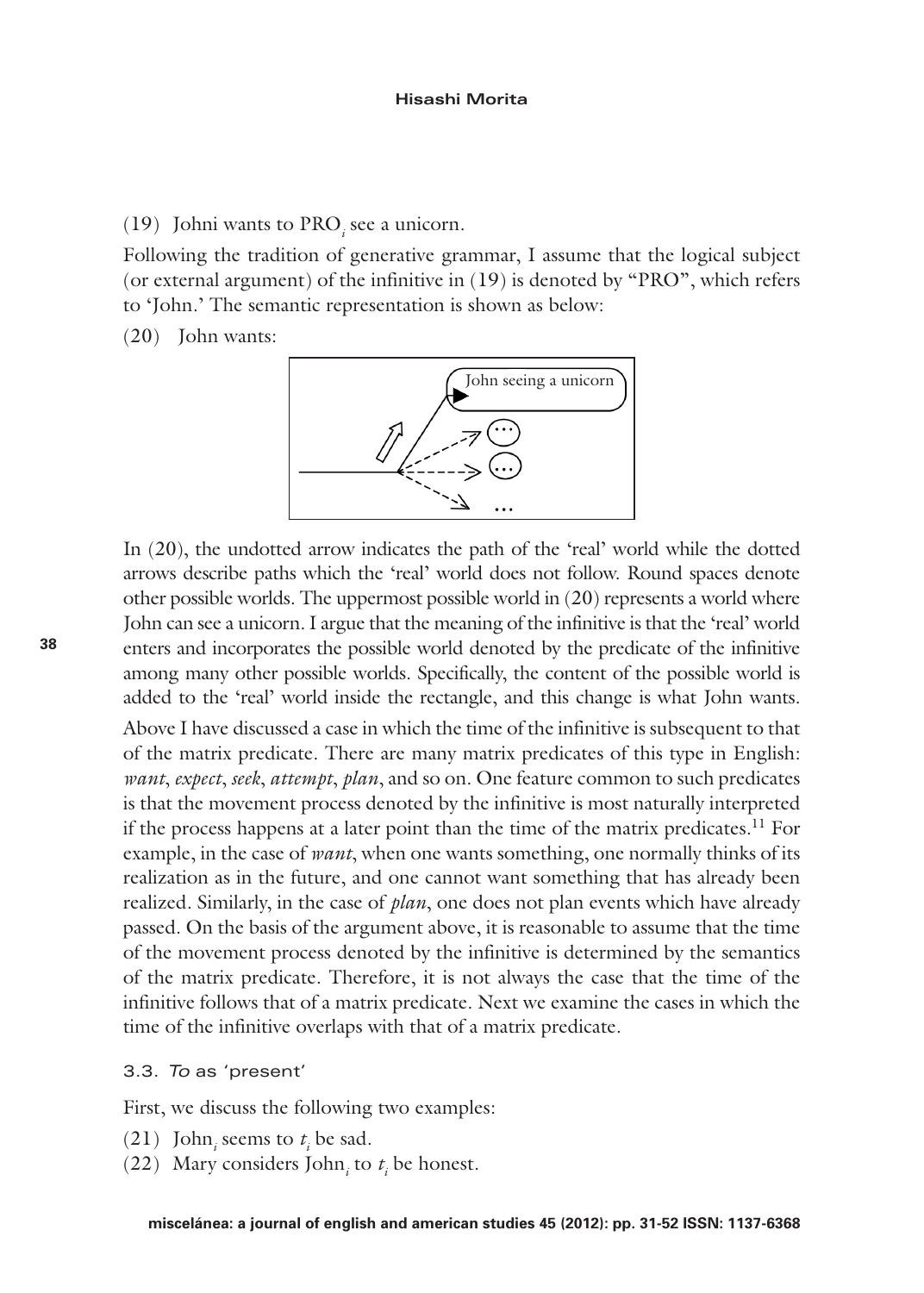#### **Unification of the semantics of the infinitive in english**

Both examples above have one feature in common: the time of the infinitive overlaps with that of the matrix predicate. However, there is one difference in terms of the possessor of the 'real' world. In the case of raising-to-subject predicates as in (21), the speaker of the sentence, not the subject (John), entertains his or her own 'real' world. This is because before the movement of John to the matrix subject, the matrix verb, *seem*, is a one-place predicate and selects the infinitive, and the implicit thinker of *seem* is the speaker of the sentence, not John.<sup>12</sup>

On the other hand, in the case of raising-to-object predicates as in (22), the matrix subject, Mary, possesses the 'real' world because the infinitive is selected by *consider* and the subject (or external argument) of *consider* is Mary. This difference apart, the two examples can be explained in a similar manner. They are represented as follows:

(23) (for (21))

It seems (or the speaker perceives):





Mary considers:



In (23) the speaker's 'real' world chooses the world where John is sad, among many other choices. Hence, in the perception of the speaker, it seems that John's being sad is true. On the other hand, in (24), the matrix subject, Mary, considers the path of her 'real' world, which enters the world where John is honest. In other words, in Mary's thinking, John's being honest is true.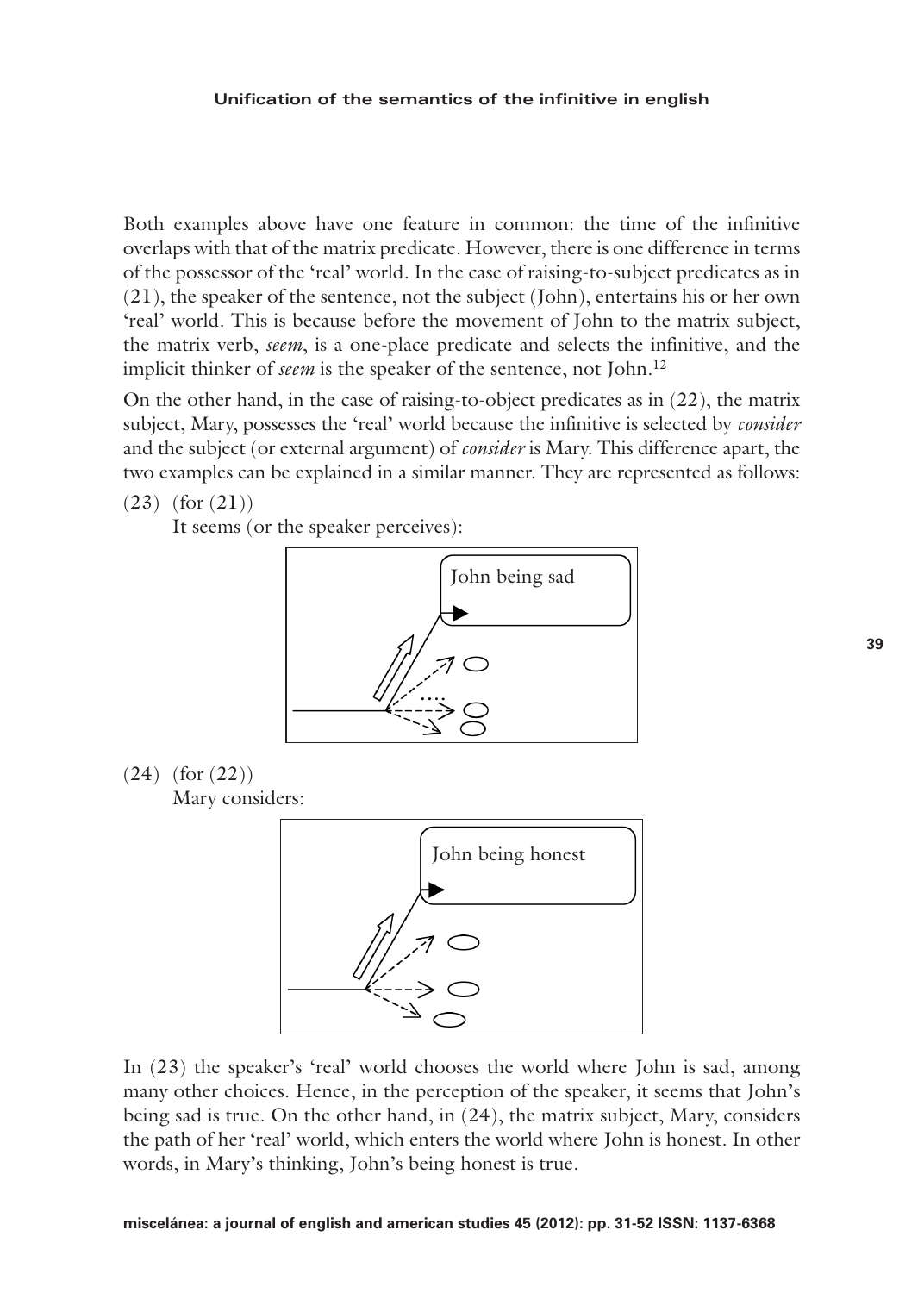Before discussing the 'past' use of *to*, let me account for a problematic example for Duffley (1992) mentioned above. Consider (16) again:

(16) The village<sub>*i*</sub> ceased to  $t_i$  exist.<sup>13</sup>

The reason for its failure is that the transition from an unrealized to a realized event of the infinitive is temporal, i.e., occurs on the same time axis as in Duffley (1992). However, if that is the case, the sentence is expected to imply that there was a transition from a time when the village did not exist to a time when the village existed, which is not the intended meaning of  $(16)$ . However, this kind of problem does not arise in the present account. (16) is represented as follows:

(25) What ceased is:



Similarly to *seem, cease* is a raising-to-subject and one-place predicate and selects the infinitive as its sole argument, so the possible worlds belong to the speaker in (25). The rectangle there represents the movement of the speaker's 'real' world into the world where the village existed. However, due to the matrix verb *cease*, the transition stopped, which implies that the world where the village existed was not part of his or her 'real' world. Hence, the speaker perceived that the village did not exist. Moreover, (the failure of) the transition happened in the mind of the speaker, not over time; hence, the interpretation is compatible with the presupposition that the village used to exist before, unlike Duffley's (1992) account  $14$ 

# 3.4. *To* as 'past'

The predicates which belong to this group denote some kind of emotion as discussed in Bolinger (1984), Wierzbicka (1988) and Duffley (1992) in detail. I examine the following example here:

 $(26)$  John<sub>*i*</sub> was surprised to PRO<sub>*i*</sub> see Mary.

In (26), the infinitive serves as the cause of John's surprise, so it is natural to think that the time of the infinitive precedes that of the matrix predicate. This fact has been a problem for all the proposals mentioned in this paper except Duffley (1992). However, it is easy to give a uniform account to examples such as (26) in the current proposal. (26) is represented as follows: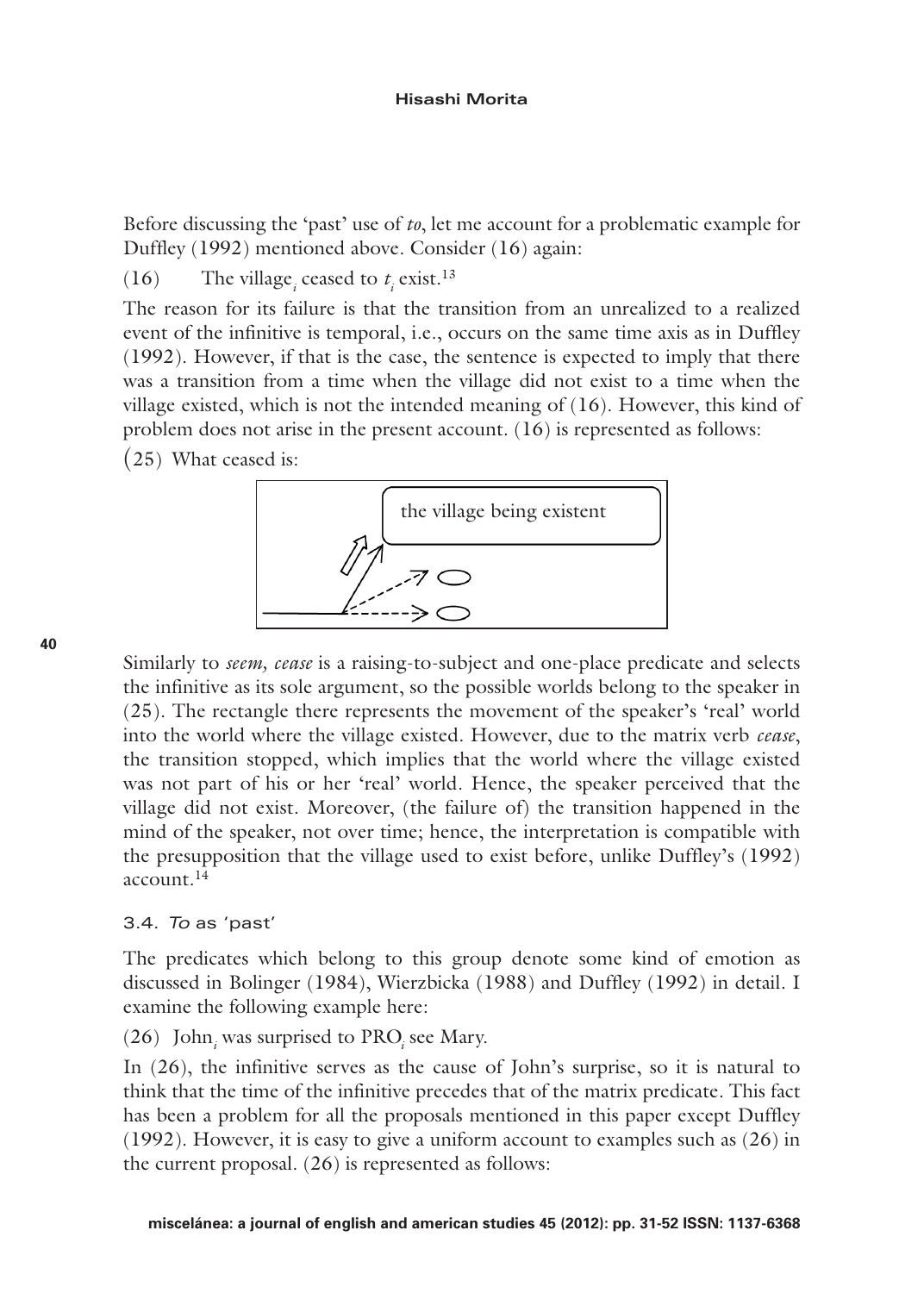(27) John was surprised at:



(27) shows the movement process from John's 'real' world to the world where John sees Mary, which means that John thought he saw Mary. This movement was the direct cause of John's being surprised.<sup>15</sup> Therefore, the meaning of  $(32)$  is that John was surprised at the new realization brought about by the movement.16

To sum up so far, the infinitive represents the 'real' world's incorporation of a possible world denoted by the infinitive by entering it, and it does not have its independent tense in relation to the utterance time. In other words, the time of the infinitive is decided by the meaning and time of predicates which select the infinitive. Nonetheless, the past interpretation of the infinitive is quite restricted and mostly limited to emotion predicates. Most uses of the infinitive refer to present or future. This tendency owes much to the semantics of the infinitive, which describes movement between possible worlds. Thus, it is unsuitable to use the infinitive to represent past events using possible worlds because the content of the past is normally fixed in the 'real' world and incompatible with change (of possible worlds). In contrast, the infinitive can refer to future or present more easily because they are subject to change of states, events, and perception, and hence, creation of possible worlds.

## **4. Comparison between infinitive and gerund**

In this section I would like to discuss how certain predicates select either an infinitive or a gerund or both, and if a predicate allows both of the forms, to show how the two forms can (or cannot) be differentiated in terms of interpretation. Before we proceed further, I would like to make one assumption. In the previous section, it has been shown that the infinitive creates possible worlds. I assume, in contrast, that the gerund itself does not produce a possible world apart from the 'real' world, which always exists in the mind of individuals.

As has been suggested by linguists such as Mair (2003), De Smet (2004), and Fanego (2004), semantics alone is not sufficient to explain why certain predicates select an infinitive or a gerund form. Nevertheless, it seems possible to provide a general tendency about the choice. For example, Rudanko (1989: 150) claims the following: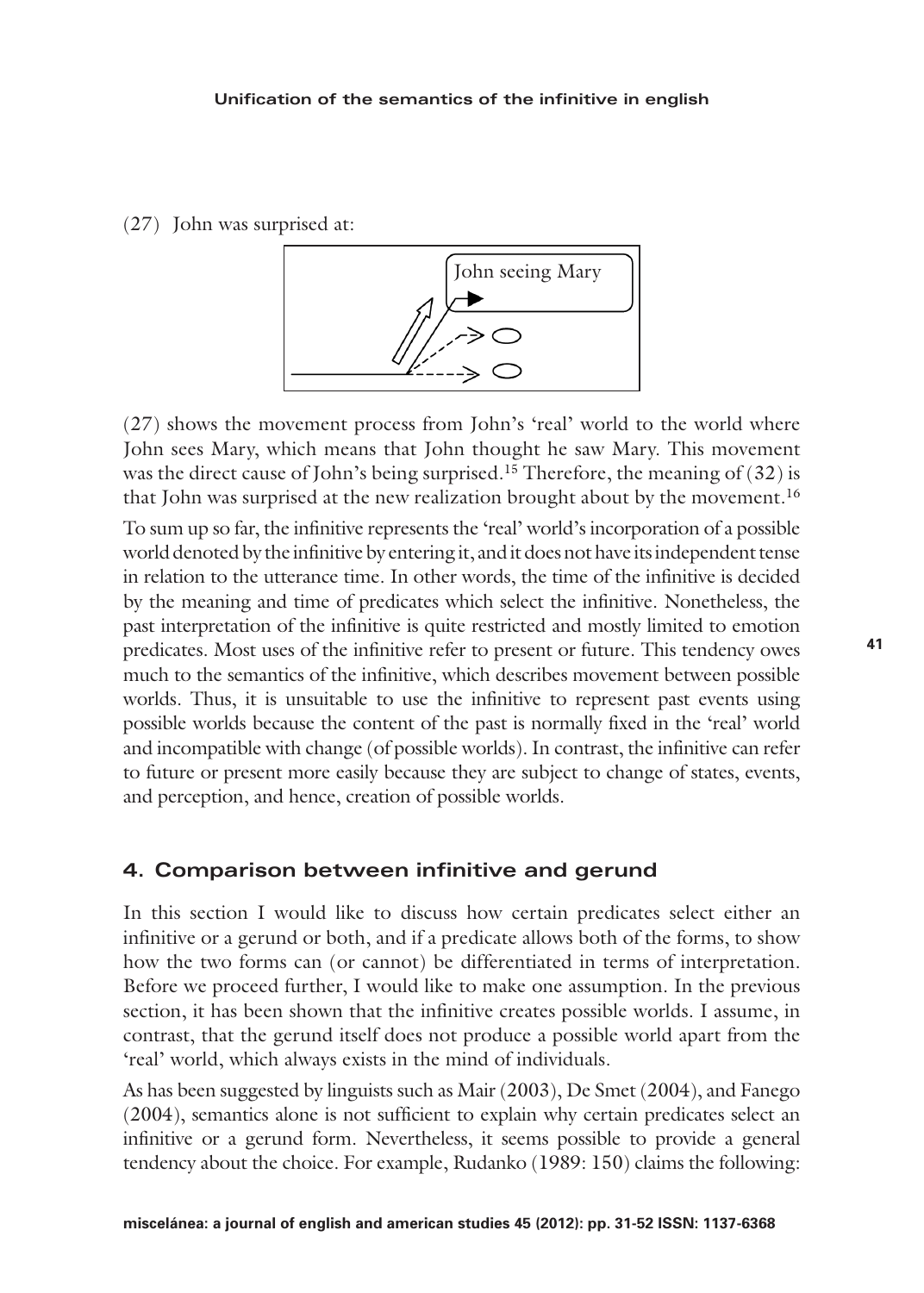infinitival […] constructions typically co-occur with verbs of positive volition while the *ing* pattern, lacking *to* and the historical associations of *to*, displays a tendency to favor verbs expressing negative volition.

Therefore, verbs of positive volition such as *want, hope, wish,* and *decide* take an infinitival form, whereas verbs of negative volition such as *avoid*, *cancel*, and *postpone* take a gerundive form. However, verbs such as *anticipate* and *intend* have positive volition, but they can select a gerundive form, whereas verbs such as *refuse* and *decline*, which seem to require negative volition, take an infinitival form. Furthermore, historically speaking, *avoid,* which now selects only a gerundive form, took an infinitival form earlier (cf. Fanego 1996a). Thus, I would like to modify it as follows:

(28) If the main predicate is nonimplicative and its complement denotes future, the complement tends to take an infinitival form. Otherwise, it takes a gerundive form.17

Since this is a tendency, there are still counter-examples as will be discussed below. However, the present proposal can account for the problem of why a tendency such as (28) exists. The reason is that since implicative verbs are verbs whose complements are supposed to happen (or not to happen) in reality, there is no need to posit other possible worlds apart from the 'real' world. For example, the verbal complement of *cannot help* is known to happen as illustrated by the following:

- (29) a. Mary couldn't help laughing, so she laughed.
	- b. ?Mary couldn't help laughing, but she didn't laugh.

Thus, it is unnecessary to form possible worlds in the mind.

On the other hand, in the case of nonimplicative verbs such as *refuse*, its verbal complement may not happen as in the following:

- (30) a. Mary refused to go out with John yesterday, so she didn't go out with him yesterday.
	- b. Mary refused to go out with John yesterday, but she changed her mind and went out with him yesterday.

Since *refuse* is nonimplicative, it is not known in advance whether its verbal complement really happens or not. Therefore, something that may or may not happen causes the speaker to create a possible world which the 'real' world may incorporate. Hence, the statement in (28) follows.

4.1. When the verbal complement refers to 'future'

Despite the argument above, it is impossible to predict the form of the verbal complement with semantics of the main predicate alone for several reasons. One is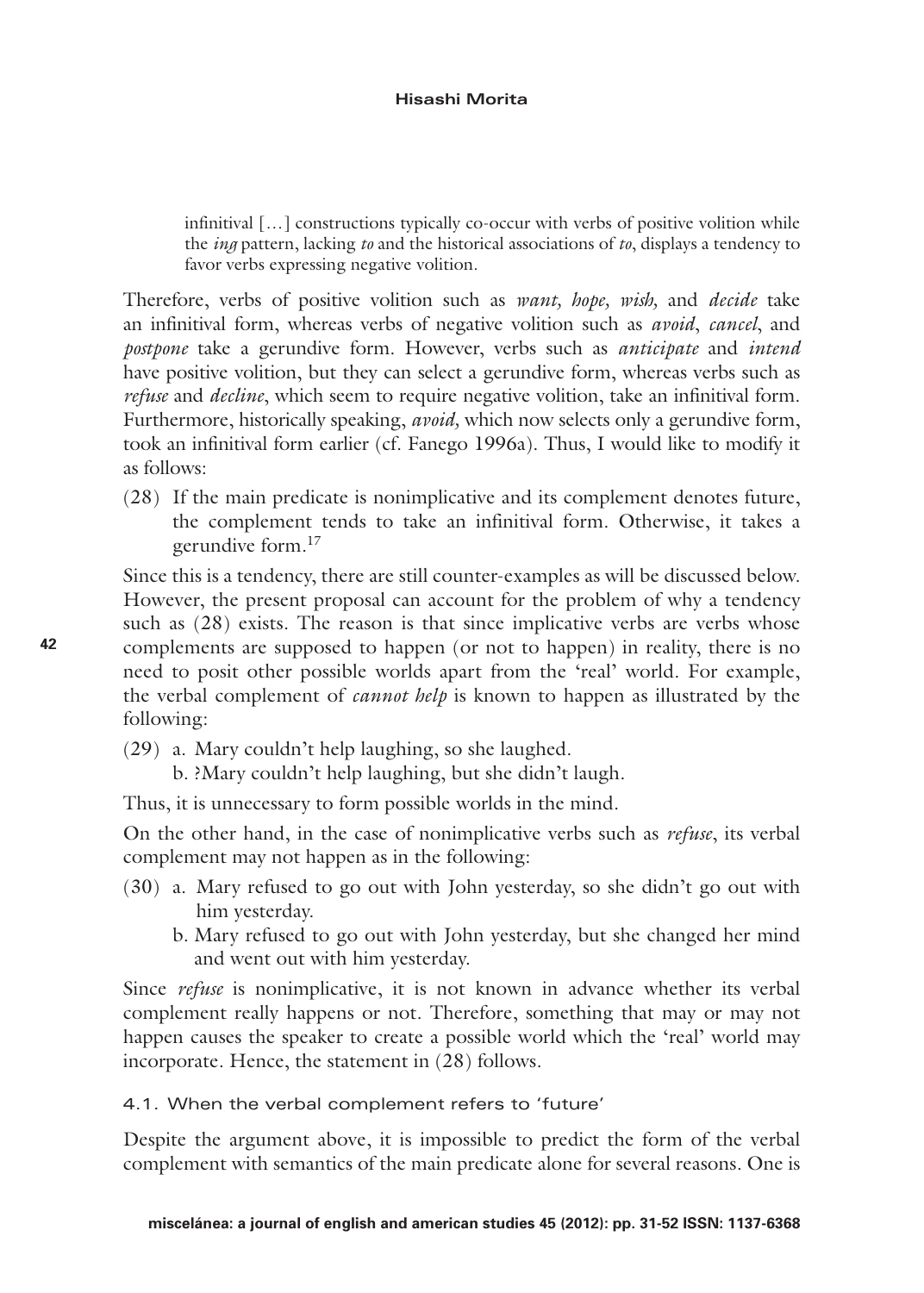#### **Unification of the semantics of the infinitive in english**

that the meanings of infinitive and gerund could overlap under certain situations. In that case, history rather than semantics plays a more important role. Fanego (1996a) has shown that many uses of infinitives have been replaced by the gerund gradually over a long period. In this subsection, I would like to show how historical changes have affected the present choice of the infinitive and the gerund and to discuss two apparent (but not real) counterexamples.

The first big change in the use of the infinitive and the gerund was the following:

(31) If the complement of a main predicate denotes future and will definitely happen (or will not happen), the complement cannot take an infinitival form.

Because of this change, predicates such as *avoid, put off, postpone,* and *cancel* come to select a gerundive form because their complements are implicative and denote future. Consider the following example:

(32) John postponed writing a letter to Mary.

This sentence implies that although John's writing was postponed, it is assumed to happen, which I call future implicative. In contrast, predicates such as *want, hope, decide, promise, agree, plan* and many others take an infinitival form because their complements may or may not be realized, which I call future nonimplicative. Examine the following example:

(33) Mary has decided to go and see a movie.

(33) does not necessarily indicate that Mary will go and see a movie, i.e. Mary may change her mind and may not go to see a movie; we cannot be absolutely sure which course of action she will choose.

The difference between (32) and (33) is illustrated as follows, where *U* stands for the utterance time:

(34) John postponed writing a letter to Mary:



(35) Mary has decided:

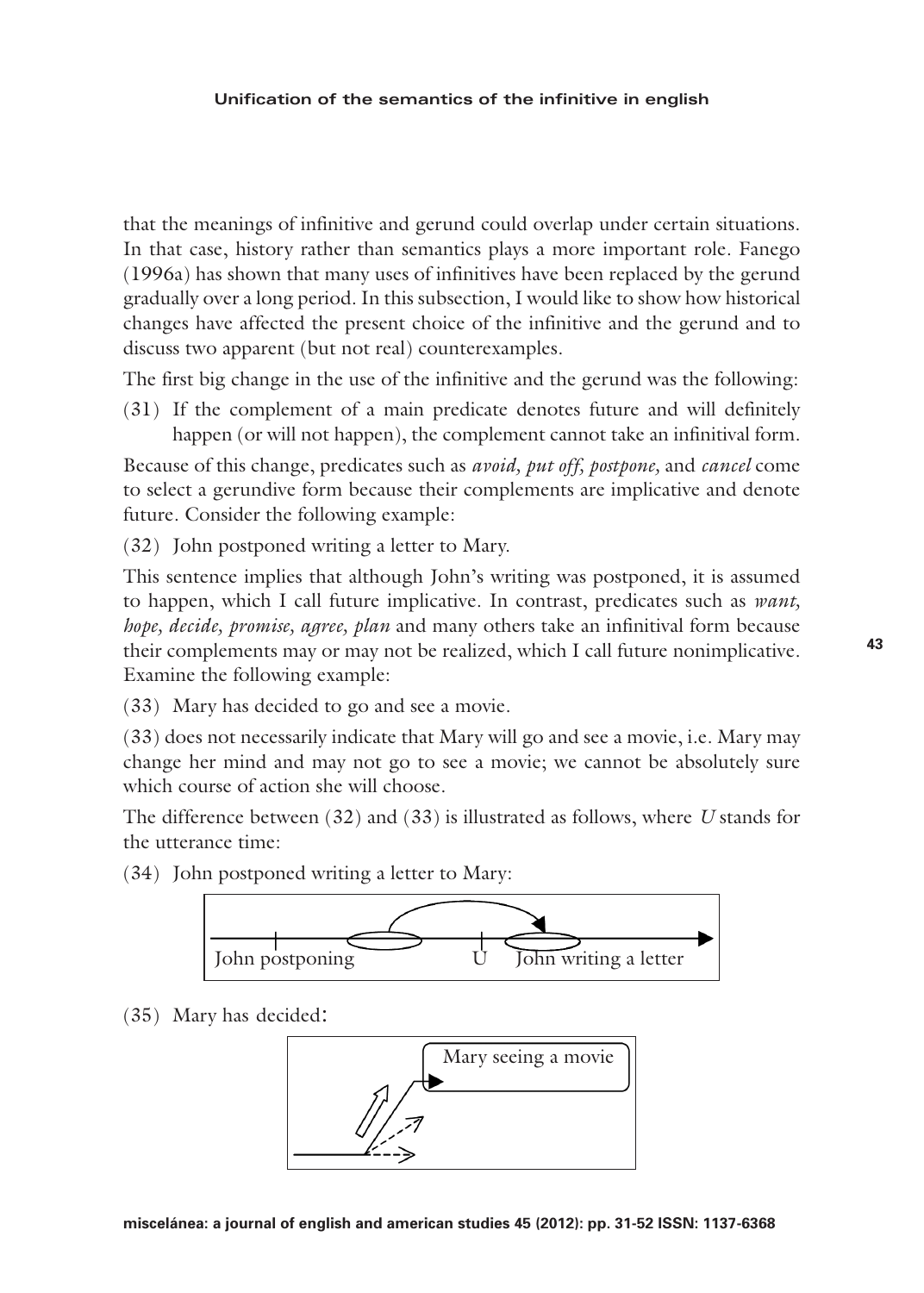#### **Hisashi Morita**

In the case of a predicate whose complement is future implicative such as (34), since the content of the complement will surely take place, it is unnecessary to prepare a possible world other than the 'real' world, which is the horizontal arrow. In contrast, in the case of a predicate whose complement is future nonimplicative, the creation of a possible world is necessary, by which one can describe the possibility of something happening. Thus, the generalization in (31) is consistent with the present claim. However, I would like to discuss two types of verbs which seem not to conform to (31) below.

#### 4.1.1. *Intend to vs. –ing*

The first case is *intend*. The complement of this verb can take either an infinitival or gerundive form without apparent semantic difference.18 Strictly speaking, this fact is not a counterexample to (31) because the verb *intend* selects a future nonimplicative complement. That is, if one intends to go to work tomorrow, he may change his mind and may not go to work tomorrow. Nevertheless, the verb could choose a future implicative complement. Thus, if one intends going to work tomorrow and regards the action of going to work as one's plan, it is unnecessary to posit a possible world apart from the 'real' world. These two cases are illustrated as follows:

(36) He intends:



(37) He intends going to work tomorrow:



In the case of (36), 'his real' world enters, and hence, incorporates the possible world where 'he' works tomorrow, among other possible worlds, and this is what 'he' intends (to do). In other words, there are (infinitely) many choices, but 'he' chooses the path of 'his real' world entering the world where 'he' works tomorrow. On the other hand, in (37), the speaker's going to work is 'his' plan for tomorrow; in other words, 'he' knows that the plan will definitely happen. Accordingly, it is unnecessary to posit possible worlds and choose one. Both sentences describe the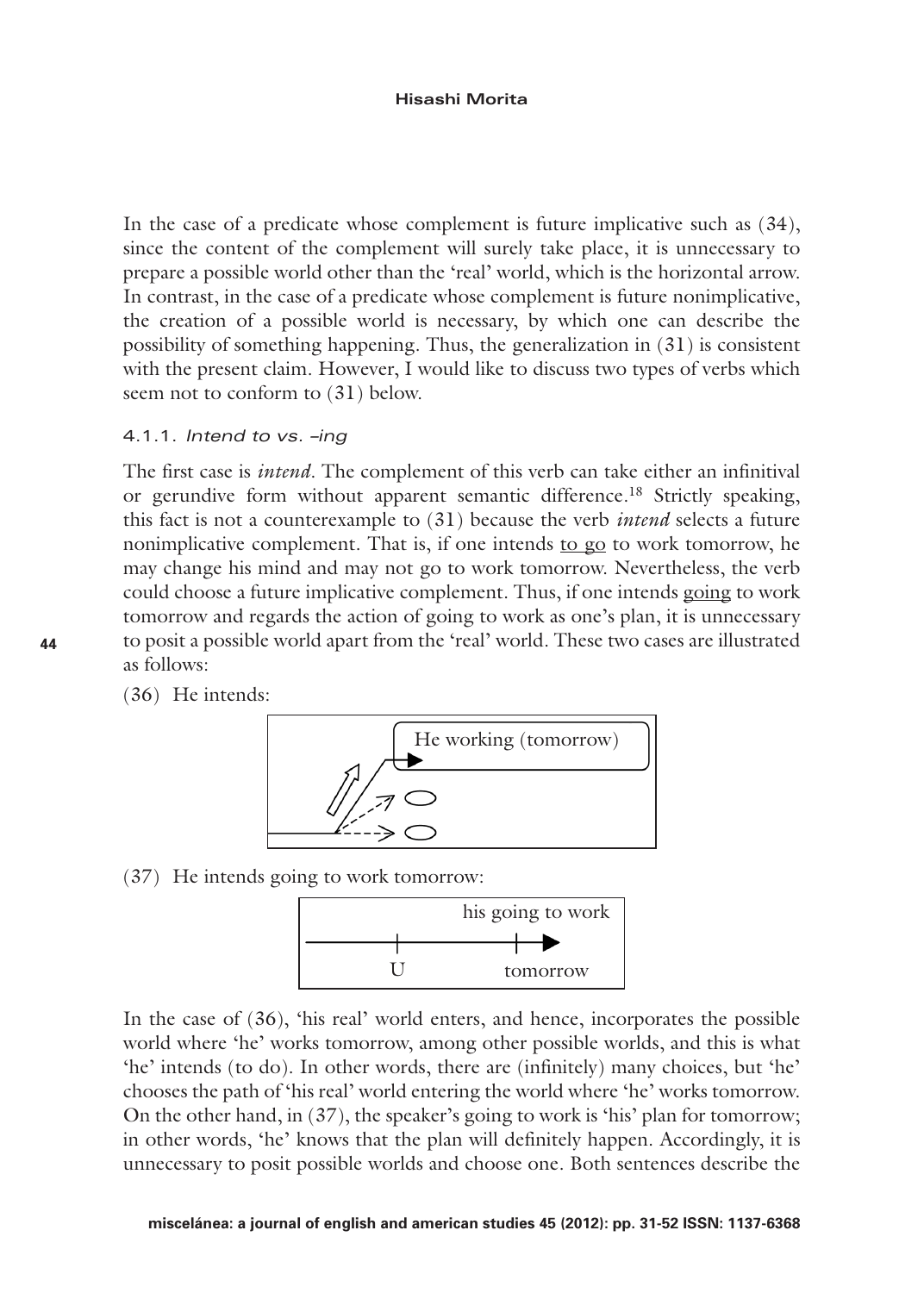#### **Unification of the semantics of the infinitive in english**

same situation. Therefore, either usage is grammatical.19 Verbs such as *anticipate, plan,* and *propose* belong here although *anticipate* takes a gerundive form mostly.

### 4.1.2. Verbs of imagination

Strictly speaking, verbs such as *consider, imagine, suggest, advise* and *risk* are not counterexamples to (31) because they are future nonimplicative. However, it is necessary to explain why an infinitival form is disallowed in such verbs. These verbs are exceptional in that they independently entertain possible worlds. Therefore, although they take a gerundive form, possible worlds are created too. Examine the following sentence and its semantic representation:

- (38) He considers going to work tomorrow.
- (39) He considers:



As assumed before, *consider* forms possible worlds without *to.* Thus, similarly to (36), there is a world where 'he' works tomorrow as well as other possible worlds. However, unlike (36), 'he' only considers a possibility of the 'real' world entering the world where 'he' works tomorrow: in other words, 'he' is not committed to any possible world there. Namely, 'he' is not strongly determined to make the possibility come true. Accordingly, the verbs of imagination cannot select an infinitive form if the 'real' world could turn into any of the possible worlds.

## 4.2. When a matrix predicate and its verbal complement overlap

The generalization of  $(31)$  is not applicable when the time of a main predicate and that of its complement overlap. Nevertheless, the following generalization holds:

- (40) When a matrix predicate and its verbal complement overlap time-wise,
	- i) if the complement refers to some ongoing event, a gerundive form is appropriate, and
	- ii) if the matrix predicate stresses the transition from an unachieved state to its achieved state, an infinitive form is appropriate.

For example, verbs such as *enjoy, finish, stop, keep,* and *mind* take a complement which describes an ongoing event. Thus, they take a gerundive form: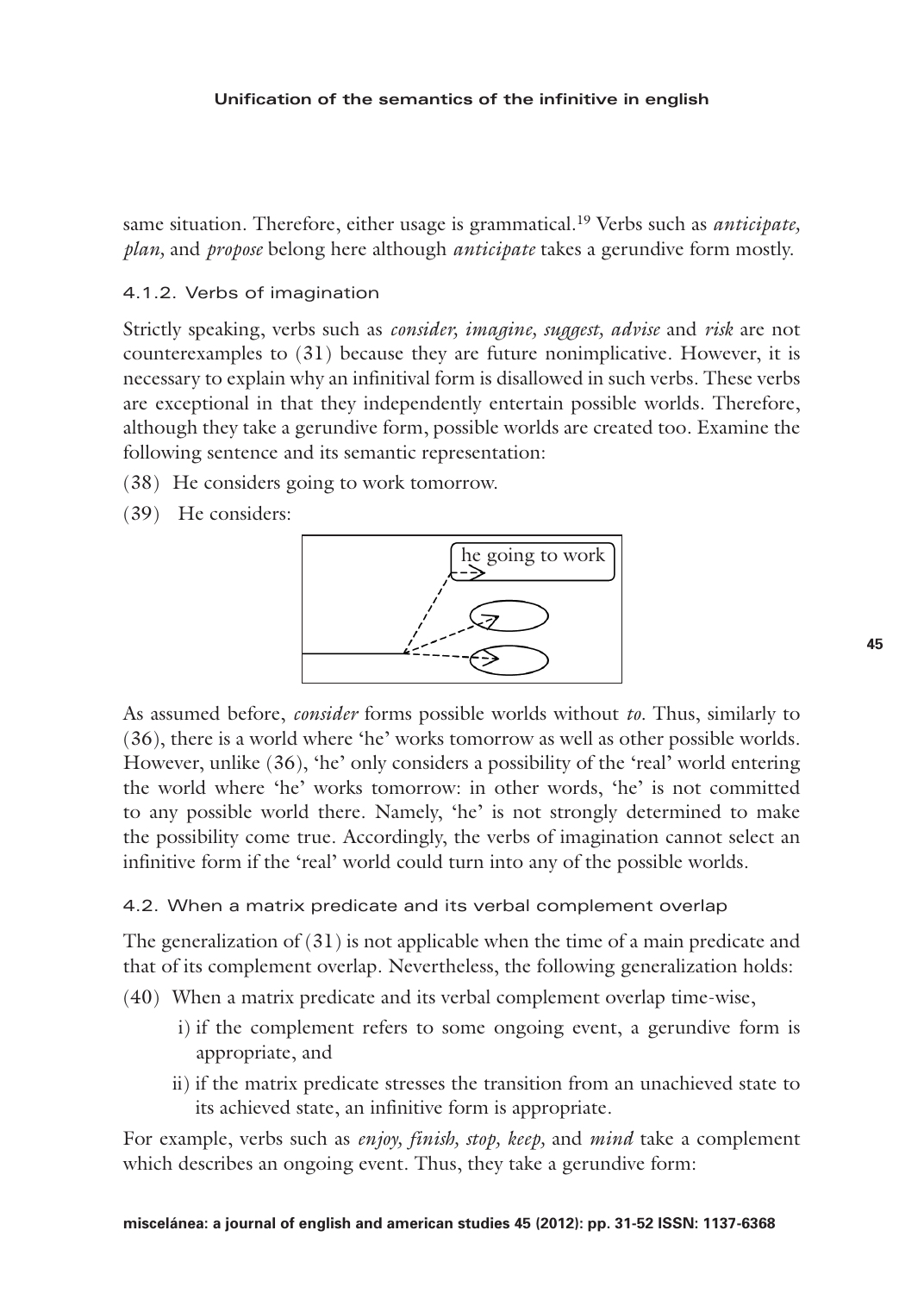- (41) Mary enjoys singing very much.
- (42) The kids didn't mind their parents smoking.

Since those verbs select verbal complements which hold in reality, there is no need to assume a possible world apart from the 'real' world. Hence, they take a gerundive form.

In contrast, verbs such as *manage, fail, seem,* and *pretend* describe the transition from an unachieved state to an achieved one, which is achieved by the 'real' world's entry into the possible world denoted by the infinitive.

Consider the following sentences:

- (43) They managed to solve the problem.
- (44) They failed to solve the problem.
- (45) They pretended to be innocent.

Although *manage* and *fail* are implicative verbs, their meanings have to do with the successful or unsuccessful transition from the 'real' world into the possible world where they solve the problem. In the case of *pretend* as in (45), the movement of the 'real' world into the possible world which the infinitive describes is unsuccessful as with *fail*; however, it is intentional failure unlike *fail*. Since all of the verbs represent (successful or unsuccessful) transition between the 'real' and a possible world, they need an infinitive form as their verbal complements.

## 4.2.1. Aspectual verbs

There are many verbs which select both an infinitival and a gerundive form without apparent semantic difference. I will discuss a few cases in this and the next subsection.

Verbs such as *start, begin,* and *cease* allow both an infinitive and a gerund form as their complements without apparent semantic difference.<sup>20</sup> Compare the following pair:

(46) a. Mary started to dance.

b. Mary started dancing.

The meanings of these two examples are the following:

(47) Mary started:

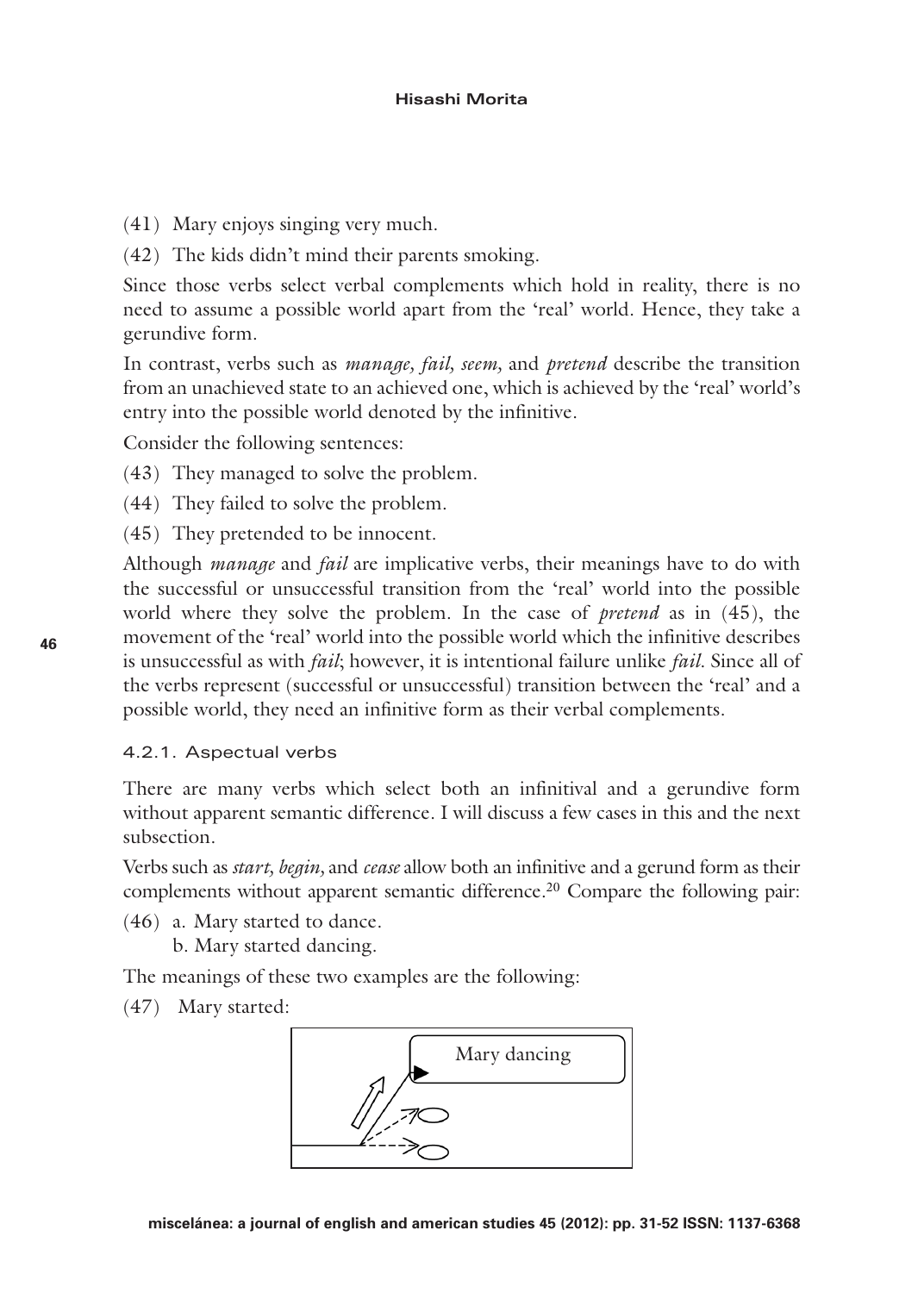(48) Mary started dancing:



(47) says that movement from Mary's 'real' world into the world where she dances started whereas the gerundive form in (48) expresses the beginning of Mary's dancing in the actual world. However, as far as the 'real' world is concerned, there is no semantic difference. Thus, both forms can convey the same meaning. $2<sup>1</sup>$ 

## 4.2.2. *Like to vs. like –ing*

Kempson and Quirk (1971) claim that people show marked preference either to an infinitive or to an gerundive form under certain situations. Compare the following pair (1971: 552):

(49) a. I like to get up as soon as the alarm rings.

b. I like getting up when the weather is warm.

De Smet (2004) explains the contrast above by arguing that (49)*a* involves the subject's volition to get up whereas (49)*b* describes the subject's enjoyment of getting up.

The contrast can be easily explained under the present account too. In the case of  $(49)a$ , the infinitive expresses the movement of the speaker's 'real' world into the world where the speaker gets up, and what the speaker likes to do when the alarm rings is to get up among other possible choices (or actions). Thus, it explains De Smet's (2004) association of the infinitive with 'volition' very nicely. On the other hand, options of action are not taken into consideration in (49)*b*. It simply describes that what the speaker likes is getting up when the weather is warm. Thus, few people would employ the infinitive in (49)*b*.

However, De Smet also shows that both forms can show a habitual reading, in which case it is impossible to predict which form arises as a verbal complement of *like* as follows:

(50) a. He liked thinking of the past and the fun he'd had.

b. He liked to think of the past and the fun he'd had.

(Kempson and Quirk 1971: 552)

It is also possible to provide an account for this case. In the case of  $(50)$ *b*, what 'he' liked is to choose the action of thinking of the past among other choices in his spare time. In contrast, (50)*a* roughly means that 'he' thought of the past and the fun 'he' had as 'his' habit and 'he' enjoyed it, in which case the events of 'his'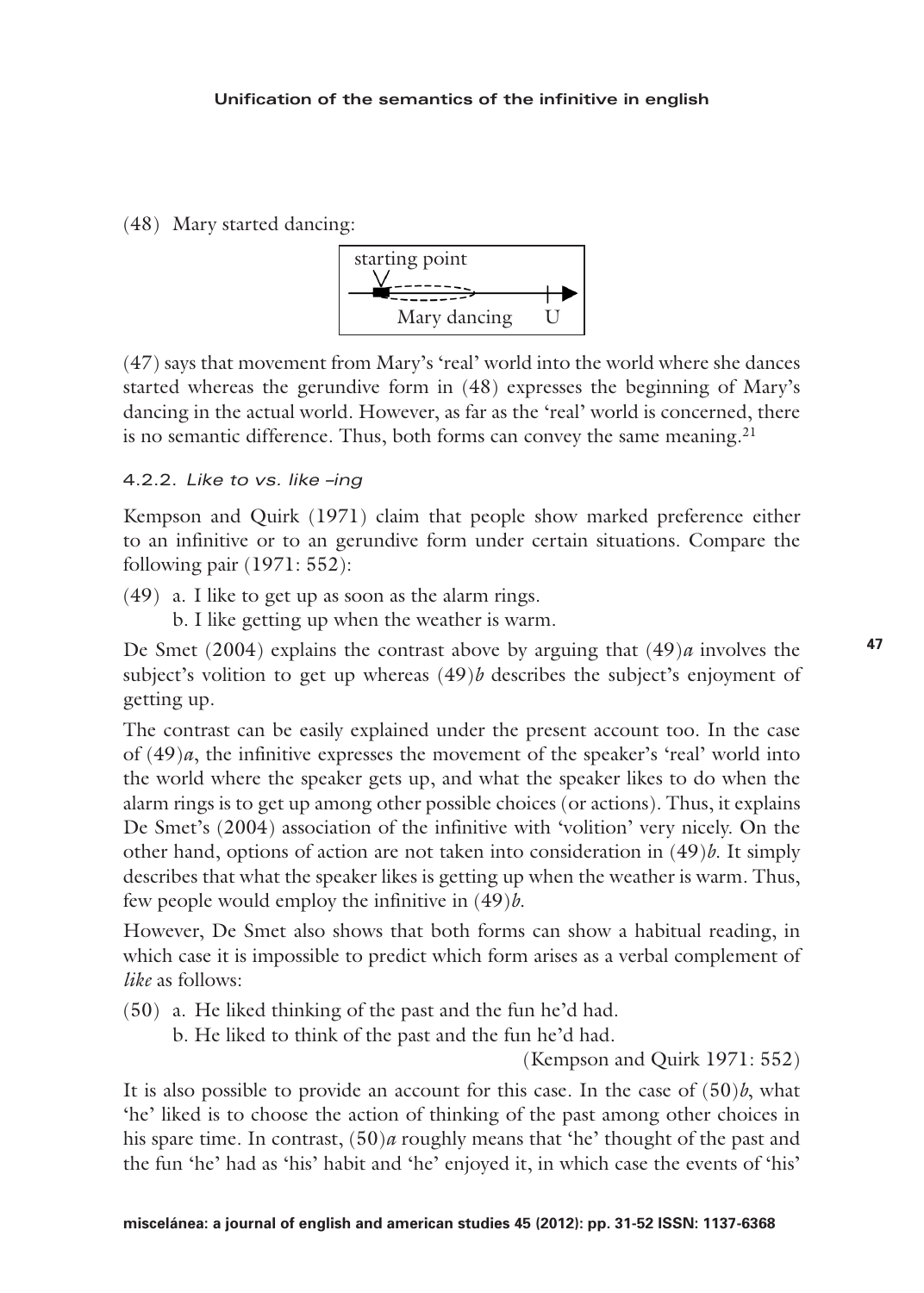thinking all appear on the time line of 'his real' world. Both of the meanings are possible to describe one's habit. Therefore, in the case of habitual readings, both options are available without much semantic difference. Hence, it is impossible to predict the form with the given information alone.

#### 4.3. When the verbal complement refers to 'past'

If the time of a verbal complement is anterior to that of its main predicate, it mostly adopts a gerund form. Verbs such as *admit, regret,* and *deny* belong here. This situation is not unpredictable in the present account. Past events are what really happened (or did not happen), so it is unnecessary to create possible worlds and choose one of them using the infinitive. Thus, the gerund is normally favored when the content of the complement refers to an event or situation in the past.

However, as has been discussed in 0, emotion predicates such as *surprised* may select the infinitive, in which case the time of the infinitive is posterior to that of the main predicate. Accordingly, the gerund is not the only option when the complement refers to 'past'. Furthermore, according to Fanego (1996b), verbs such as *remember* used to allow *to have p.p.* as well as *–ing* until the mid of the 20th century. Besides, verbs such as *claim, hope* and *intend* can take *to have p.p.* This suggests that the infinitive can express 'past' content in two situations. One is when the change of state becomes the cause of an event described by the matrix predicate such as *surprised*, so there is overlap of time between the state and the event. The other type always needs the perfective *have*, which may suggest their complements overlap with their main predicates temporarily. Therefore, strictly speaking, the infinitives in both situations are not genuine cases of past.

# **5. Conclusion**

I have shown above that the semantics of the infinitive can receive a uniform interpretation despite seemingly diverse uses. That is, the infinitive in English creates possible worlds, and the 'real' world enters, and hence, incorporates one of the possible worlds which is described by the predicate of the infinitive.

Moreover, deciding the time of the infinitive is dependent upon the semantics of the matrix predicate, due to which we typically have three uses of the infinitive in terms of its temporal interpretation: 'future', 'present', and 'past' to the time of the matrix predicate. As for the 'past' interpretation of the infinitive, its temporal positioning is very restricted and the 'real' world entry into the world denoted by the infinitive must serve as the direct cause of the emotional stated described by the matrix predicate (or perfective *have* is employed). Thus, the time of the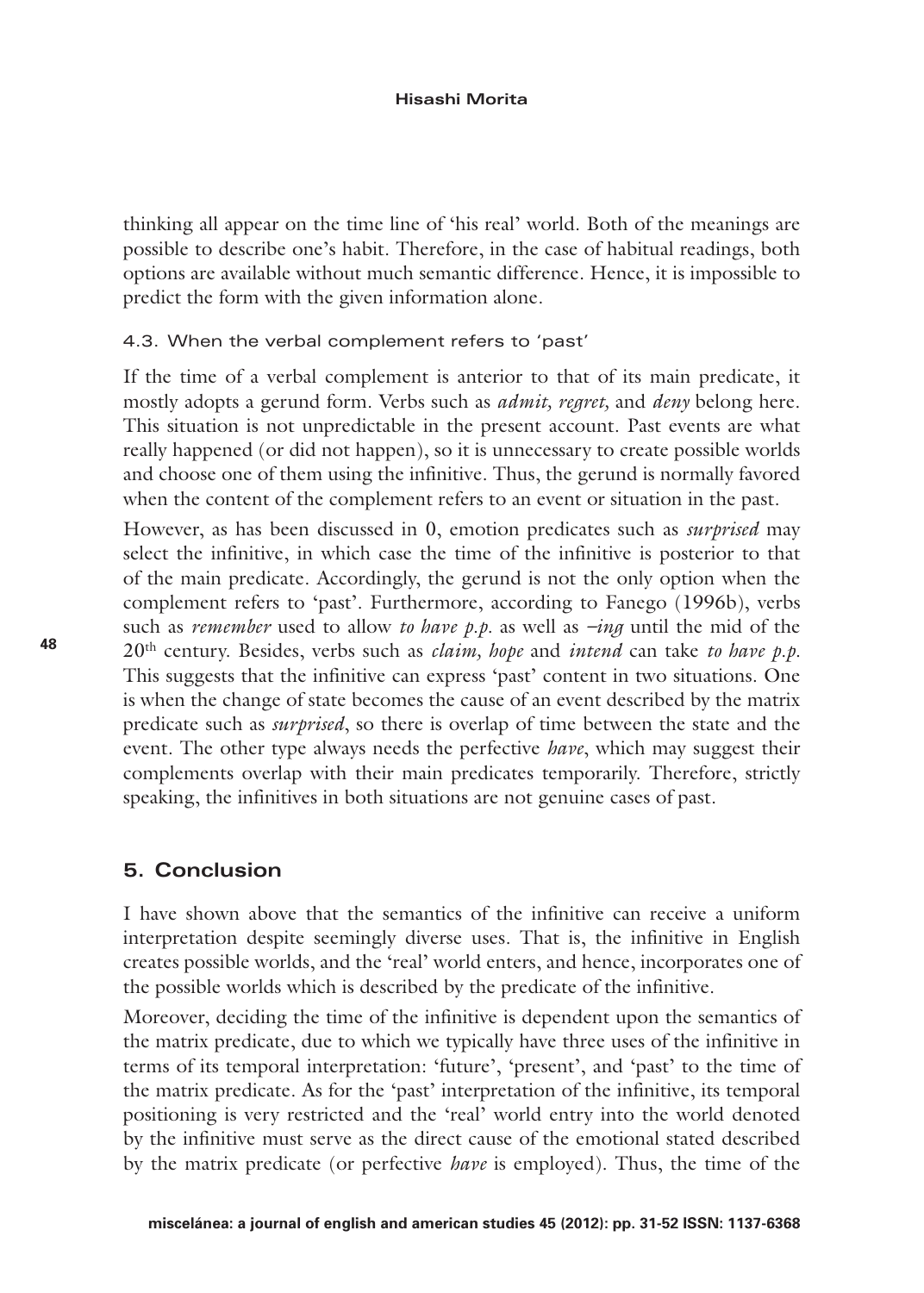infinitive is not 'past' to that of the matrix predicate, but must be positioned at the beginning of the time of the matrix predicate. This argument, if correct, explains why predicates which require their objects to denote something in the past, such as *admit*, *regret*, and *remember* (when its object is a gerund), do not take the infinitive complement.<sup>22</sup>

As for the 'present' and 'future' interpretations, the former is often available with predicates of perception and realization because the movement of the 'real' world into the possible world denoted by the infinitive is directly perceived or realized; hence, their infinitives are naturally recognized as 'present'. Moreover, as with *manage, fail,* and *pretend*, when the success or failure of the movement is described, 'present' interpretations are derived with the infinitive. In contrast, in the case of 'future' interpretations, the matrix predicates semantically require their complements to happen in future. Thus, verbs such as *want, hope, aim* and *decide* select the infinitive.

The discussion, if correct, predicts that once infants learn the semantics of matrix predicates (as well as complements) properly, they can restrict the availability of the infinitive to a great extent. Since infants do not need to memorize different usages of the infinitive one by one, their acquisition of the English complementation system would be largely eased; this evidently needs to be tested systematically.

# **Notes**

<sup>1</sup>. I would like to thank Teresa Fanego, Liang Chua Morita, and the two anonymous Miscelánea reviewers for important comments and stylistic suggestions.

2. When I say the infinitive, it means the one with *to,* not the bare form (without *to*) in this paper.

3. When one reviews literature, s/ he should do so in a chronological order in the case of works of the same author. However, I will intentionally introduce Duffley (2002, 2006) before Duffley (1992) because I believe that the older (i.e. latter) work is superior.

4. Following Duffley (1992), Duffley (2000, 2006) assumes that matrix predicates which show temporal relationship with the infinitive are further divided into two groups. One, when used in the past tense, implies the completion of the infinitive (called "subsequent actualization" or "implicative") as in *John managed to solve the question.* On the other hand, the other group (called "subsequent potentiality" or "nonimplicative") does not have such implication. For example, *John wanted to be an artist* does not imply that John became an artist. I will discuss this distinction in section 4.

5. To be fair, Duffley's (2000) scope is limited to "(the) complement of transitive verbs in English", so the fact that examples such as (12) are not examined there is not a problem.

6. Duffley (2003), which is another work on the infinitive, applies the same view to the infinitive in the subject position.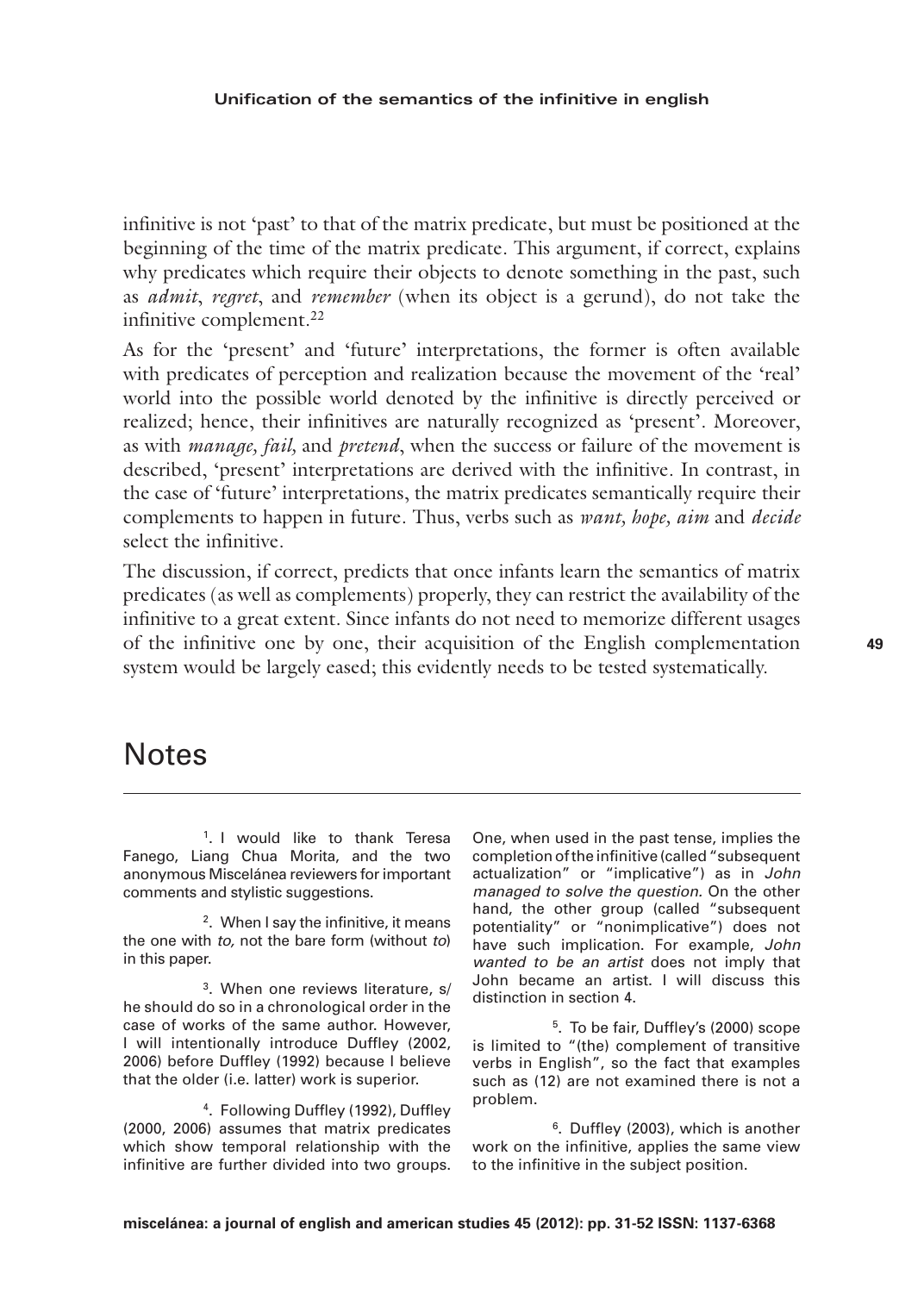$7.$  In the case of examples such as (14), Duffley (1992) claims that there is a necessary before/after relationship between the event of the matrix clause and that of the infinitive. In comparison with the examples without *to,* it is clear that "*to* is used here to evoke an abstract before/after relation of condition to consequence" (Duffley 1992, 56). However, it seems more appropriate to say that the event of the matrix predicate includes the event of the infinitive in terms of time spans. Hence, the subsequent relationship between the matrix predicate and the infinitive seems unjustifiable.

<sup>8</sup>. It is possible to achieve the same effect with Fauconnier's (1994) mental spaces, which are adopted in Morita (2011).

9. When I say 'future' here, it means a time subsequent to the matrix predicate time. The same logic applies when I say 'past'. In the case of 'present', I assume that there is some overlap between the time of the infinitive and that of the matrix.

10. Here I depart from the standard assumption with regard to the use of the 'real' world in that the real world normally represents the world which truthfully reflects the current world whereas my use of the 'real' world can be subjective and be different from the real world. Thus, it is more correct to define the 'real' world as a set of worlds which are compatible with what the speaker or the matrix subject (which controls the infinitive) thinks is the case in the actual world.

<sup>11</sup>. Furthermore, such movement normally requires the "volition" of the subject. This is why linguists such as Wood (1956), Bladon (1968), Wierzbicka (1988), Rudanko (1989), and Smith & Escobedo (2001) have claimed that the meaning of the infinitive is claimed to be associated with "volition". However, the concept is derivative from the concept of the movement. Hence, there are cases when no "volition" is involved as is shown below.

<sup>12</sup>. Similarly, in the sentence, "It seems that John is sad", it is not John but the speaker who is thinking that John is sad, because the embedded clause is selected (and theta-marked) by *seem.* Of course, when a prepositional phrase appears as in *John*

*seems to Thomas to be sad,* the possible worlds will belong to the person after the preposition, in this instance, Thomas.

13. The verb *cease* can be transitive, so there can be  $PRO<sub>i</sub>$  instead of  $t<sub>i</sub>$  in the *i* example. However, since *the village* has no intention, it cannot control itself (unless it is used metaphorically). Hence, *cease* in the example must be intransitive, and hence, a raising-to-subject predicate. I would like to thank the anonymous reviewer for suggesting clarification here.

14. Actually, the representation of the infinitive is also compatible with the context in which the village never existed. However, it implies that no change ever occurred as to the village (i.e. the village never existed), and if so, it is pragmatically inappropriate to use the verb *cease* because it indicates change of state. This is the reason why it is presupposed in (16) that the village existed before.

<sup>15</sup>. This is why that use of the infinitive is limited to emotion predicates such as *sorry, pleased,* and *happy*. For example, in *John ran to hear the noise,* the infinitive cannot be the direct cause of John's running because its direct cause is not John's perception of the sound but his subsequent neural command from his brain to move his leg muscles. Thus, in the example, the infinitive is interpreted posterior to the main predicate.

16. The infinitive in the subject such as *To be there made us feel happy* (Duffley 2003: 344) belongs here too.

17. Rudanko (1988) is unsure about whether *refuse* and *decline* are implicative, so I regard them as nonimplicative. Furthermore, verbs such as *omit, deny, neglect, escape,*  and *eschew* are implicative, but since their complements are not posterior to the main verbs, (28) does not apply to them.

18. Dirven (1989) argues that there is a difference between the interpretation of *intend to* and that of *intend –ing* in that the former, but not the latter, contains the intention and volition of the matrix subject. However, Fanego (2004), on the basis of several corpora, indicates that there is no such difference. In other words, even *intend –ing* shows the intention and volition of the subject.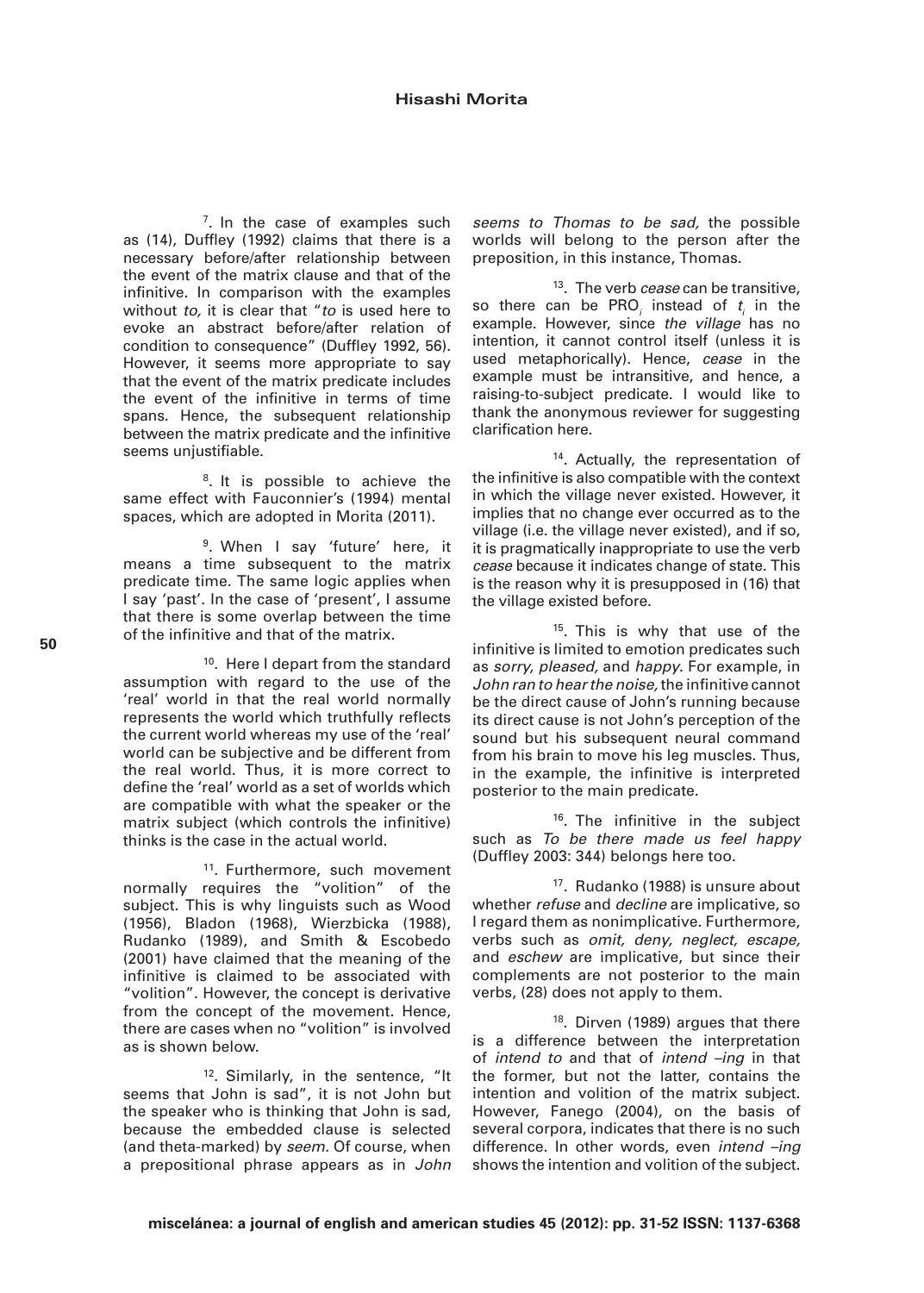19. According to Fanego (2004), they differ only in terms of formality. That is, *intend –ing* is more informal.

20. Verspoor (1996: 442-) claims that there is a semantic difference between the infinitive and the gerund and presents the following pair:

(i) He paused for a while and then began to speak again.

(ii) ??He paused for a while and then began speaking again.

However, I consulted a native speaker and he found no difference between (i) and (ii). That is, both are grammatical.

21. This is the conclusion Mair (2003) reaches. He compared the use of *start/begin to* and *–ing* among American and British speakers, and found that the use of the infinitive and the gerund greatly depends on nonsemantic factors such as regional differences and formality.

22. However, as Duffley (2006: 63) observes, in Shakespeare's writing, one can find examples of *remember* taking an infinitival complement, such as *Such groans of roaring wind and rain, I never remember to have heard.* Nonetheless, as discussed above, this is not a counterexample due to the presence of the perfective inside the infinitive.

# Works cited

Bladon, R.A.W. 1968. "Selecting the *to*- or –*ing* nominal after *like*, *love*, *hate*, *dislike* and *prefer*". *English Studies* 49: 203-214.

Bolinger, Dwight. 1968. "Entailment and the meaning of structures". *Glossa* 2(2): 119-127.

—. 1984. "Surprise". In L. J. Raphael, C. B. Raphael, and M. R. Valdovinos (eds.) *Language and cognition: essays in honour of Arthur J. Bronstein*. New York/London: Plenum Press: 45-58.

Close, Reginald Arthur. 1962. *English as a foreign language*. London: George Allen & Unwin.

DE SMET, Hendrik. 2004. "Semantics and variation in complement constructions: Gerunds and infinitives following the verb *like*". *Belgian Journal of English Language and Literature*. *New Series* 2: 247-260.

Dirven, René. 1989. "A cognitive perspective on complementation". In Jaspers, D., W. Klooster, Y. Putseys, and P. Seuren (eds.) *Sentential Complementation and the Lexicon*. Dordrecht: Foris: 113-139.

Dixon, Robert M. W. 1984. "The semantic basis of syntactic properties". *Berkeley Linguistics Society* 10: 583-595.

Duffley, Patrick J. 1992. *The English infinitive*. London: Longman.

—. 2000 "Gerund versus infinitive as complement of transitive verbs in English". *Journal of English Linguistics* 28(3): 221-248.

Duffley, Patrick J. 2003. "The gerund and the *to*-infinitive as Subject". *Journal of English Linguistics* 31(4): 324-352.

—. 2006. *The English gerund-participle: A comparison with the infinitive*. New York: Peter Lang Publishing.

FANEGO, Teresa. 1996a. "The development of gerunds as objects of subject-control verbs in English (1400-1760)". *Diachronica* 13: 29-62.

—. 1996b. "On the historical development of English retrospective verbs". *Neuphilologische Mitteilungen* 97: 71-79.

—. 2004. "Is Cognitive Grammar a Usage-Based Model? Towards a Realistic Account of English Sentential Complements". *Journal of English and American Studies* 29: 23-58.

Fauconnier, Gilles. 1994. *Mental spaces: Aspects of meaning construction in natural language*. Cambridge, MA: MIT Press, 1985. Reprint, Cambridge: Cambridge University Press.

Hirtle, Walter H. 1975. *Time, aspect and the verb*. Québec: Presses de l'Université Laval.

Jespersen, Otto. 1940. *Modern English grammar on historical principles*. Part V. London: George Allen & Unwin.

Kempson, Ruth M. and Randolph Quirk. 1971. "Controlled activation of latent contrast". *Language* 47: 548-572.